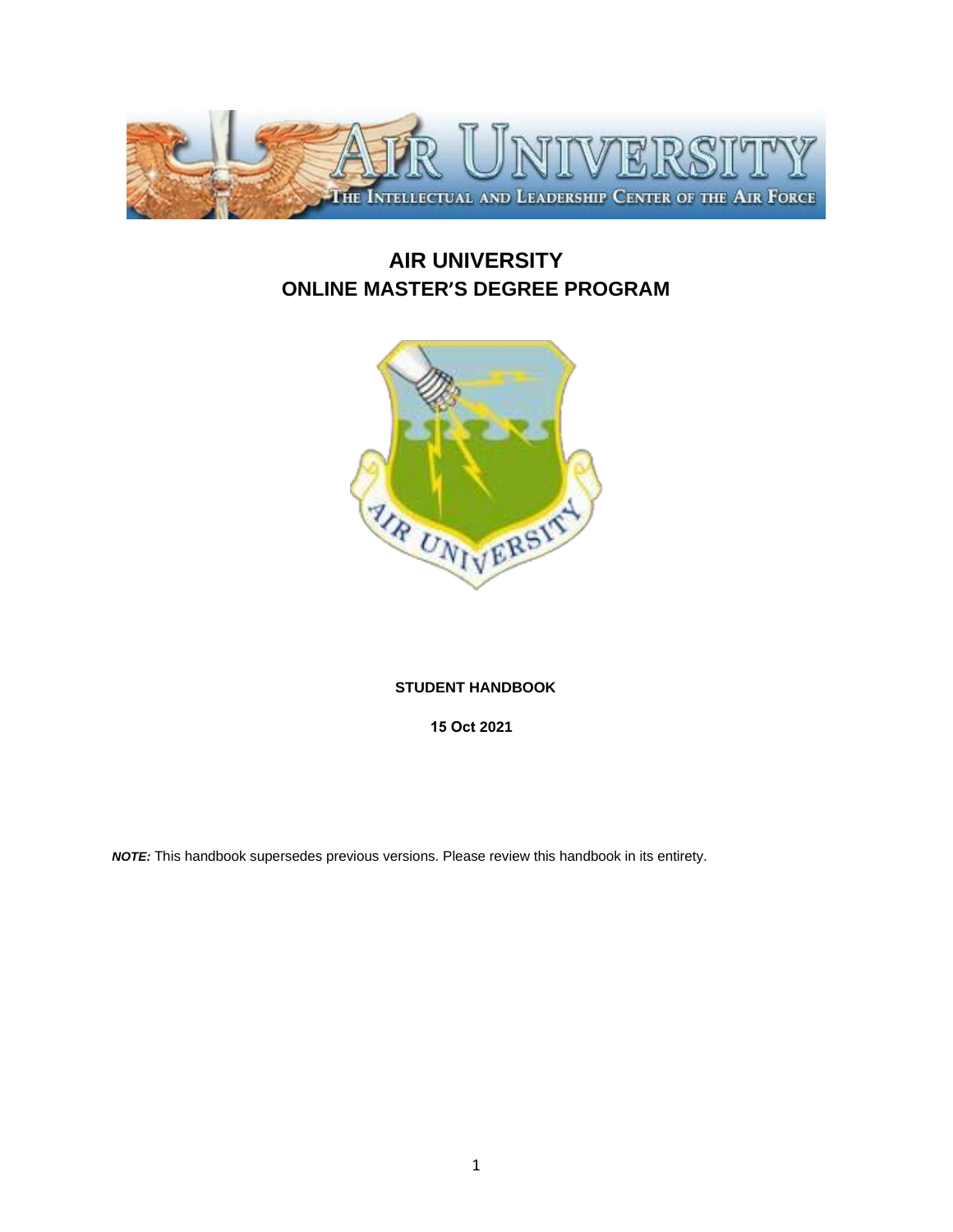# **Table of Contents**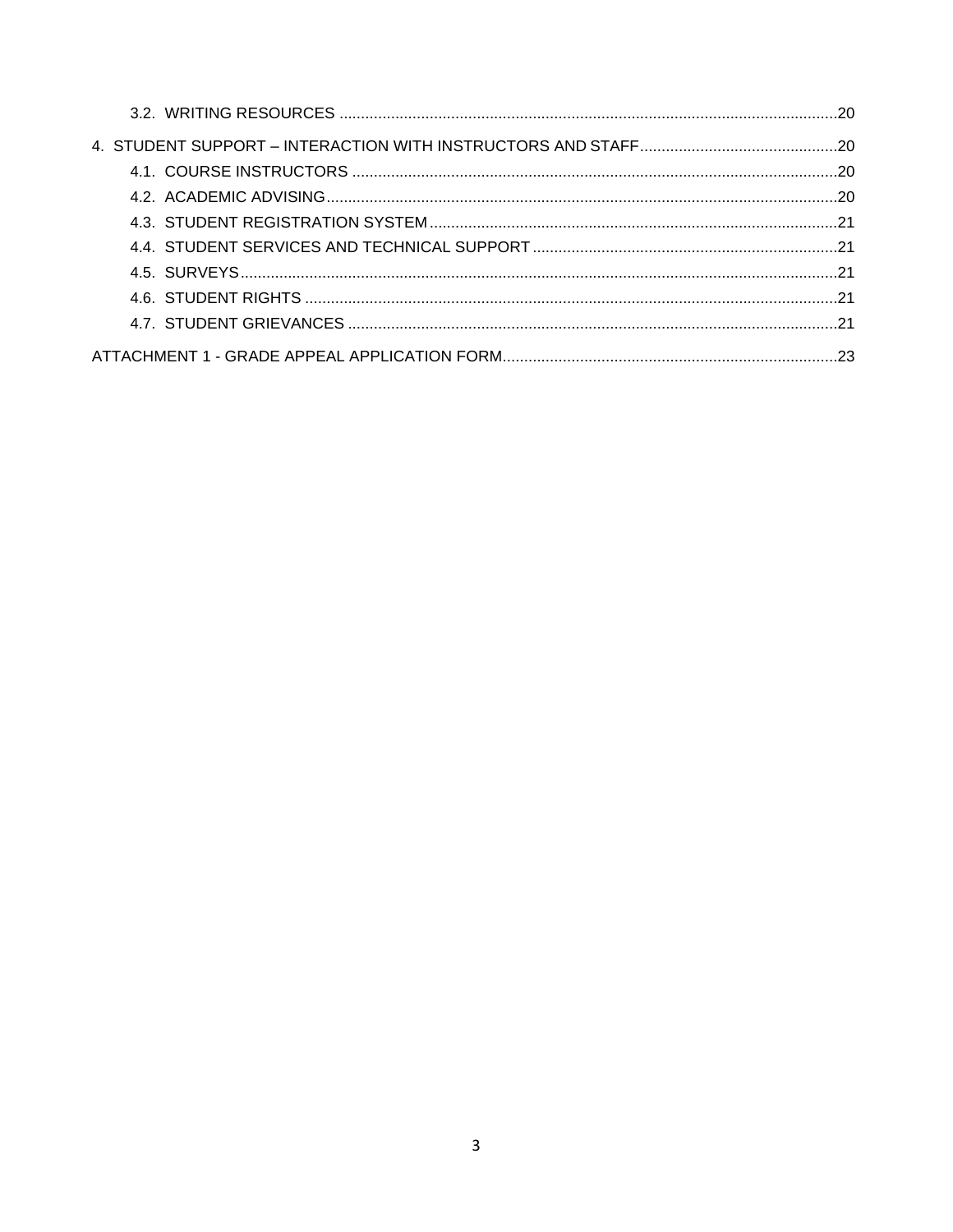#### <span id="page-3-1"></span><span id="page-3-0"></span>**1. ABOUT THE PROGRAM**

#### **1.1. INTRODUCTION**

The Air University (AU) Online Master's Program (OLMP) expands on the existing foundation of AU resident educational programs to provide an opportunity for a much broader audience while adhering to the same educational standards found in AU resident schools and graduate-level educational programs. Graduates of the OLMP earn a Master of Military Operational Art and Science degree. In addition to the award of the degree, graduates who successfully complete certain approved concentrations of study (see appendices) may be eligible for the award of additional benefits such as Joint Professional Military Education (JPME) Phase I or Intermediate Developmental Education (IDE) credit.

Although the learning outcomes and end products are similar to those found in AU graduatelevel resident programs, the educational approach is somewhat different because the program is online. Asynchronous online discussions replace the seminar discussions that are a distinguishing characteristic of the resident courses. Like resident programs, however, exercises, individual written assignments, and a few group presentations serve to assess the degree to which learning objectives are met. Another commonality with AU resident graduate-level programs is instructor quality. In the OLMP, students are guided by credentialed instructors, hand-picked for their academic expertise and/or operational experience. Enrollment in the OLMP is strictly voluntary.

#### <span id="page-3-2"></span>**1.2. ACCREDITATION**

Air University is accredited by the Commission on Colleges of the Southern Association of Colleges and Schools. Thus, all OLMP graduates earn an accredited Master of Military Operational Art and Science degree and will receive a diploma. However, only one degree and diploma will be awarded regardless of the completion of courses in more than one concentration of study.

#### <span id="page-3-3"></span>**1.3. TUITION AND FEES**

There are no tuition costs associated with the OLMP and no Active Duty Service Commitments; however, students are responsible for all costs associated with their personal internet access and computer equipment. Additionally, while the majority of course materials are furnished online, students are expected to pay for any text books or equipment used in the program. This amount will vary by course.

NOTE: Since the OLMP incurs no tuition costs and students are not permitted to exceed 6 credit hours of study in any give term, waiver letters to approve deferment of student loans incurred from previous programs or institutions are not authorized.

#### <span id="page-3-5"></span><span id="page-3-4"></span>**1.4. PROGRAM**

# **1.4.1. ELIGIBILITY**

Refer to AFI 36-2670, *Total Force Development*, 25 June 2020, Tables 3.1 and 3.2 for detailed eligibility requirements.

Civilians in the Department of the Air Force from grades GS-12 and GS-13 who have not already completed a master's degree may apply and could be competitively selected to enroll in the program. Air Force civilians should contact their local civilian personnel office if interested in consideration.

<https://www.airuniversity.af.edu/eSchool/OLMP/Eligibility/>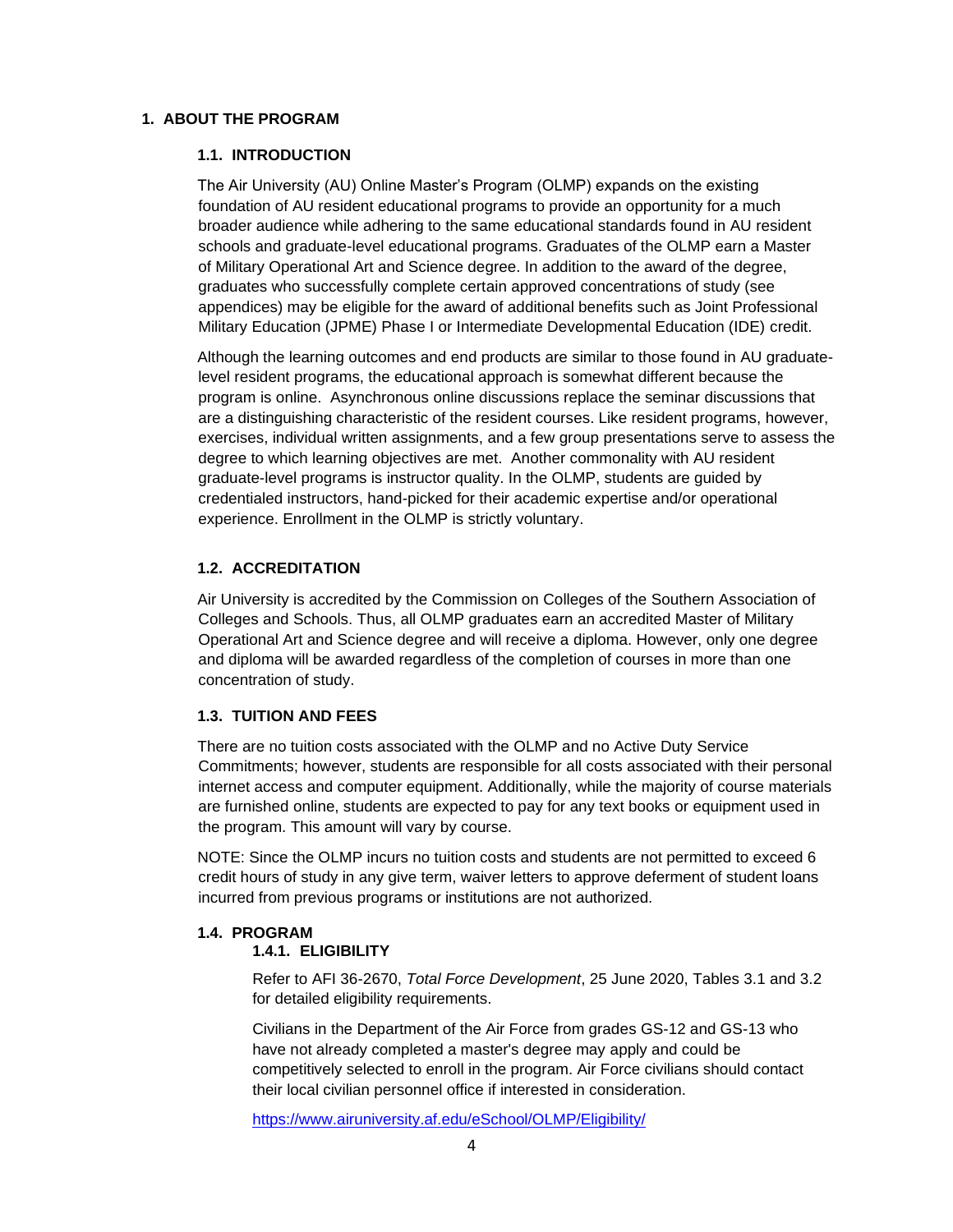## <span id="page-4-0"></span>**1.4.2. PROGRAM FLOW**

A student has up to 5 years from the start date of his or her first course to complete the program. Although the typical student can complete the program in 22 months, the program is rigorous and requires a significant time commitment to meet that goal. The program consists of Required core courses and Degree Program concentration courses.

# <span id="page-4-1"></span>**1.4.3. REQUIRED CORE COURSES**

The following is a list of the required core courses and corresponding semester hours in the OLMP:

Orientation Program – (Noncredit) Leadership and Warfare – (3 Semester Hours) International Security Studies – (3 Semester Hours) Warfare Studies – (3 Semester Hours) Airpower Studies – (3 Semester Hours) Research/Elective 1 – (3 Semester Hours) Research/Elective 2 – (3 Semester Hours)

Note: The above listing is not a suggested sequence of courses.

A detailed description of the above courses can be found online at <https://www.airuniversity.af.edu/Academic-Affairs/>by clicking on Air University Catalog link in the lower right side menu on that page.

In the ASU learning environment, students may review course descriptions and access the syllabus via the student portal by clicking the "View details" link on the course card.

#### <span id="page-4-2"></span>**1.4.4. DEGREE PROGRAM CONCENTRATIONS**

Degree program concentrations consist of 12 semester hours of coursework in addition to the required core courses listed above in section 1.4.1. Descriptions of the available degree program concentrations, eligibility requirements and their associated courses can be found online at the following links:

<https://www.airuniversity.af.edu/Academic-Affairs/>(click on the "Air University Catalog" link in the lower right side menu on that page).

#### <span id="page-4-3"></span>**1.4.5. PREREQUISITES COURSES**

There are three prerequisite courses within OLMP:

- 1. All newly admitted students must register for and successfully complete the Orientation Course (OC 5510) prior to registering for any other courses.
- 2. The Research Elective consists of two parts. Students must successfully complete Research Elective Part I (RE 5610) before registering and enrolling in Research Elective Part II (RE 5611).
- 3. Students enrolled in the Joint Warfare Concentration must successfully complete Joint Planning (JP 5510) prior to registering and enrolling in Joint Air Operations (JA 5510).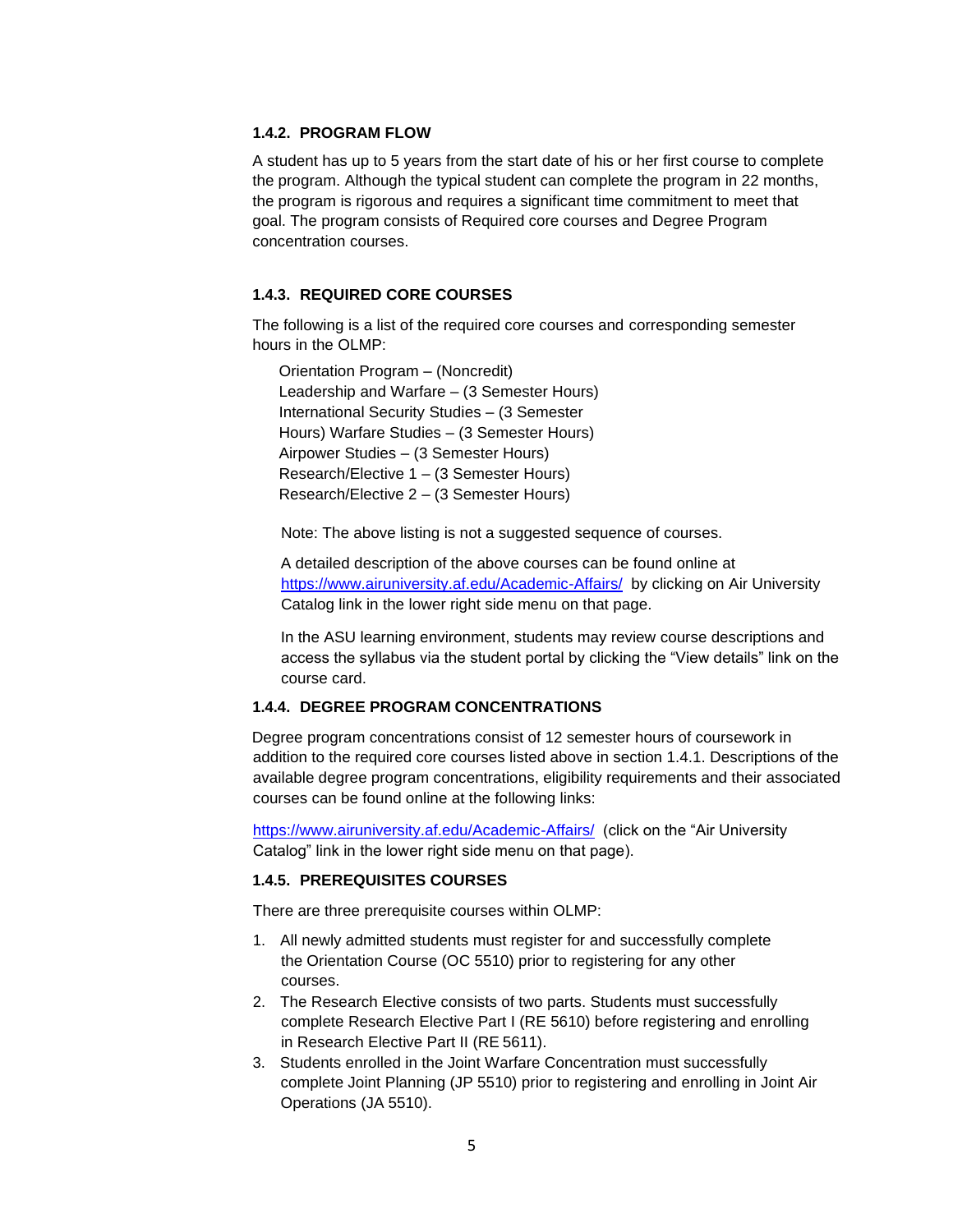# <span id="page-5-0"></span>**1.4.6. RESEARCH**

The Research courses require students to develop a credible paper delving into an issue relevant to modern warfighters. These are challenging courses. Experience has shown that students should not take the time-intensive Research/Elective 1 as their first course in the OLMP but should allow themselves some time to become reacquainted with the rigors of academic writing, as well as some exposure to courseware that might stimulate pertinent research efforts. **Prior to beginning the Research/Elective 1 course students should have already selected a research topic of interest as there is insufficient time during the course to find a topic**  (links to research topics for student consideration are provided on the Air University OLMP webpage at https://www.airuniversity.af.edu/eSchool/OLMP/ by clicking on the Research Topics icon).Conversely, students who wait too late in their program to begin their research effort will find there is insufficient time to conduct their research and develop their final project. Ideally, Research/Elective 1 should be taken as the third, fourth, or fifth course in the program, and Research/Elective 2 taken at least two courses later. In no instance should Research/Elective 1 immediately precede Research/Elective 2 as this back-to-back approach affords students little time for research and reflection.

Experience has shown students pursuing this path have a difficult time creating an acceptable final project.

# <span id="page-5-3"></span><span id="page-5-2"></span><span id="page-5-1"></span>**2. STUDENT EXPECTATIONS**

# **2.1. TECHNICAL REQUIREMENTS**

# **2.1.1. COMPUTER SKILLS**

Participants must possess at least an intermediate level of computing skills, including the ability to: organize and manage files and folders in the operating system of choice; receive and submit electronic course materials; use a word-processing program effectively; send and receive e-mail (including attachments); download and execute files from the Internet; install and update software and browser plug-ins; and interact with new graphical user interfaces.

#### <span id="page-5-4"></span>**2.1.2. HARDWARE/SOFTWARE**

A valid DoD-issued Common Access Card (CAC) and CAC reader are necessary to access AU Portal for initial enrollment in the program. After initial program enrollment, students can access course registration, all courseware, and student support via<https://au.asu.edu/portal/> on a personal computer (recommended) with your username and password.

Use of a personal computer is highly recommended for completing this program. Due to the nature of the .mil firewalls, accessing Canvas from a .mil computer/ domain is not always possible and/ or functionality can be lost.

A high-speed internet connection (for personal computer users).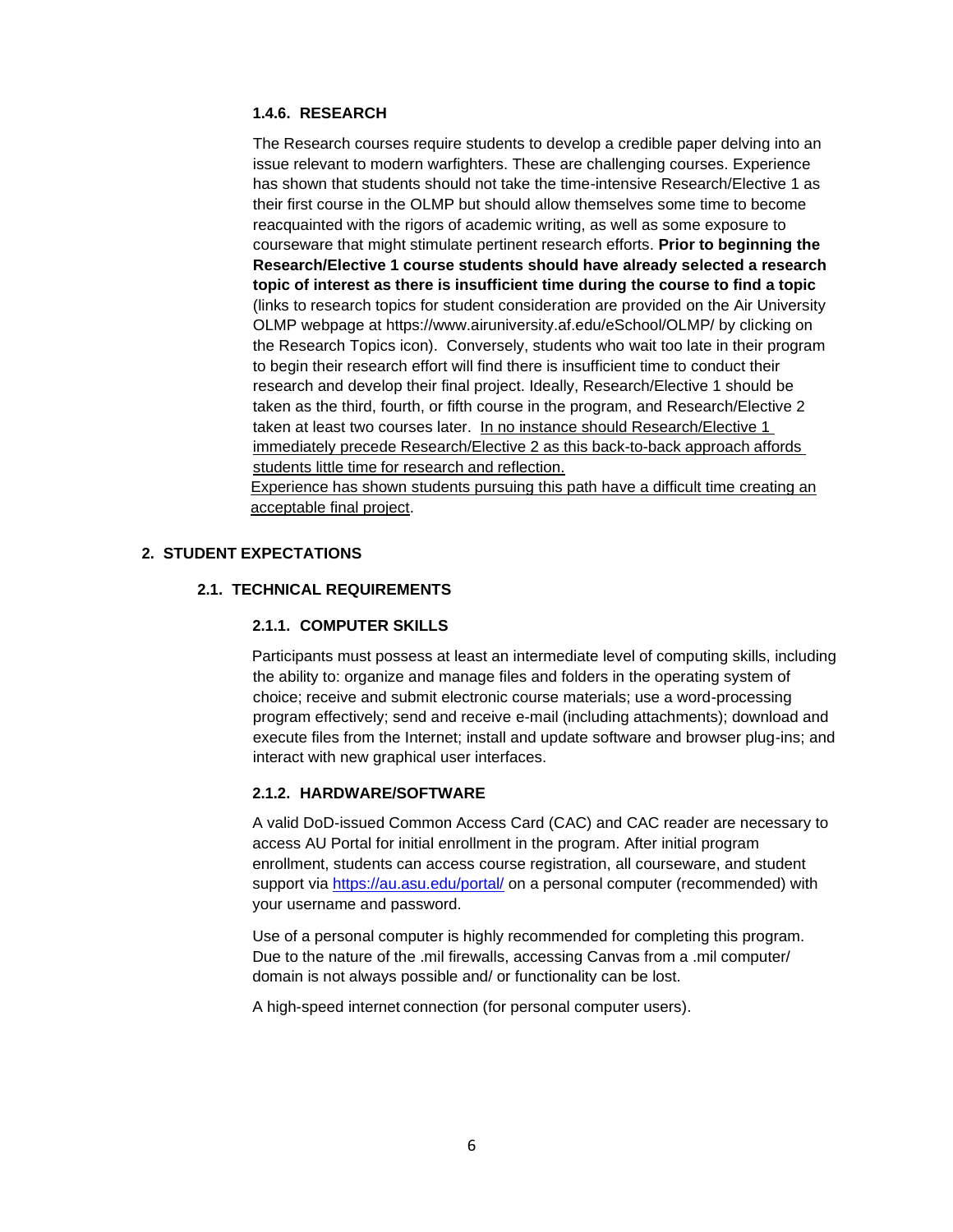#### <span id="page-6-0"></span>**2.2. ENROLLMENT/WITHDRAWAL**

Student OLMP Enrollment request is submitted on AU Portal: [https://www.my.af.mil/aurepmprod/auportal/.](https://www.my.af.mil/aurepmprod/auportal/)

Once enrolled and onboarded into the program, all activities (course registration, course access, and help ticket functions) will be accessed via single sign-on: <https://au.asu.edu/>portal/

#### <span id="page-6-1"></span>**2.2.1. UTILIZATION AND TRANSFER OF COURSE CREDIT**

Because of its unique nature, the OLMP will not accept any transfer credits from the ACSC DL (non-master's) program or any other civilian or military program. Students who withdraw from the program and return may retain credit for previously completed OLMP courses so long as those completed courses are not outdated by the current AU course catalog. Students who want to withdraw and transfer to the non-master's program need to contact Student Services and their coursework completed in the OLMP will be evaluated for equivalency in the non-master's program. Students who desire to transfer credits to a civilian institution should consult with the registrar at that institution for guidance. It is up to the receiving institution to determine how much credit is allowed, and which courses are applicable in its own degree programs. For additional information on transfer credit rules and procedures, contact Student Services.

#### <span id="page-6-2"></span>**2.2.2. COURSE ENROLLMENT**

Registration for all courses is performed using the ASU Student Portal at <https://au.asu.edu/portal/>[.](https://auportal.maxwell.af.mil/auportal/welcome.AirUniversity) After clicking the link, students will be prompted to login to the ASU Student portal. Once in the portal scroll to the desired class and select "Register". Students MUST register for one course at a time for the first THREE courses not counting Orientation. Students may register for UP TO TWO courses (dual-registration) in subsequent terms provided they have already successfully completed three courses, the pre-requisites are met, are in good academic standing, and there is sufficient course capacity to allow it. Based on academic standing or program capacity, AU may limit dual-registration, as appropriate.

#### **2.2.2.1. REGISTRATION WINDOW**

Registration for courses takes place during the published Registration Window for each term. Normally, the Registration Window closes three weeks prior to the start of the term. When that window closes, the registration for the following term opens immediately and runs until three weeks prior to the start of the following term. Refer to the OLMP Academic Calendar at [https://www.airuniversity.af.edu/eschool/schedules](https://www.airuniversity.af.edu/Portals/10/eSchool/documents/olmp/OLMP%20Calendar%202019-2022.pdf?ver=2019-08-13-111352-080) [fo](https://acsc.blackboard.com/webapps/portal/execute/tabs/tabAction?tabId=_618_1&tab_tab_group_id=_164_1)r the Registration Window for upcoming academic terms.

#### **2.2.2.2. LATE REGISTRATION**

Based on the number of students already registered for a particular course, in some cases it *MAY* be possible for students to enter a course after the registration window is closed. After the registration window has closed, students may submit a help ticket to Student Services on ASU systems by logging into the Student Portal and selecting Support on the left panel or by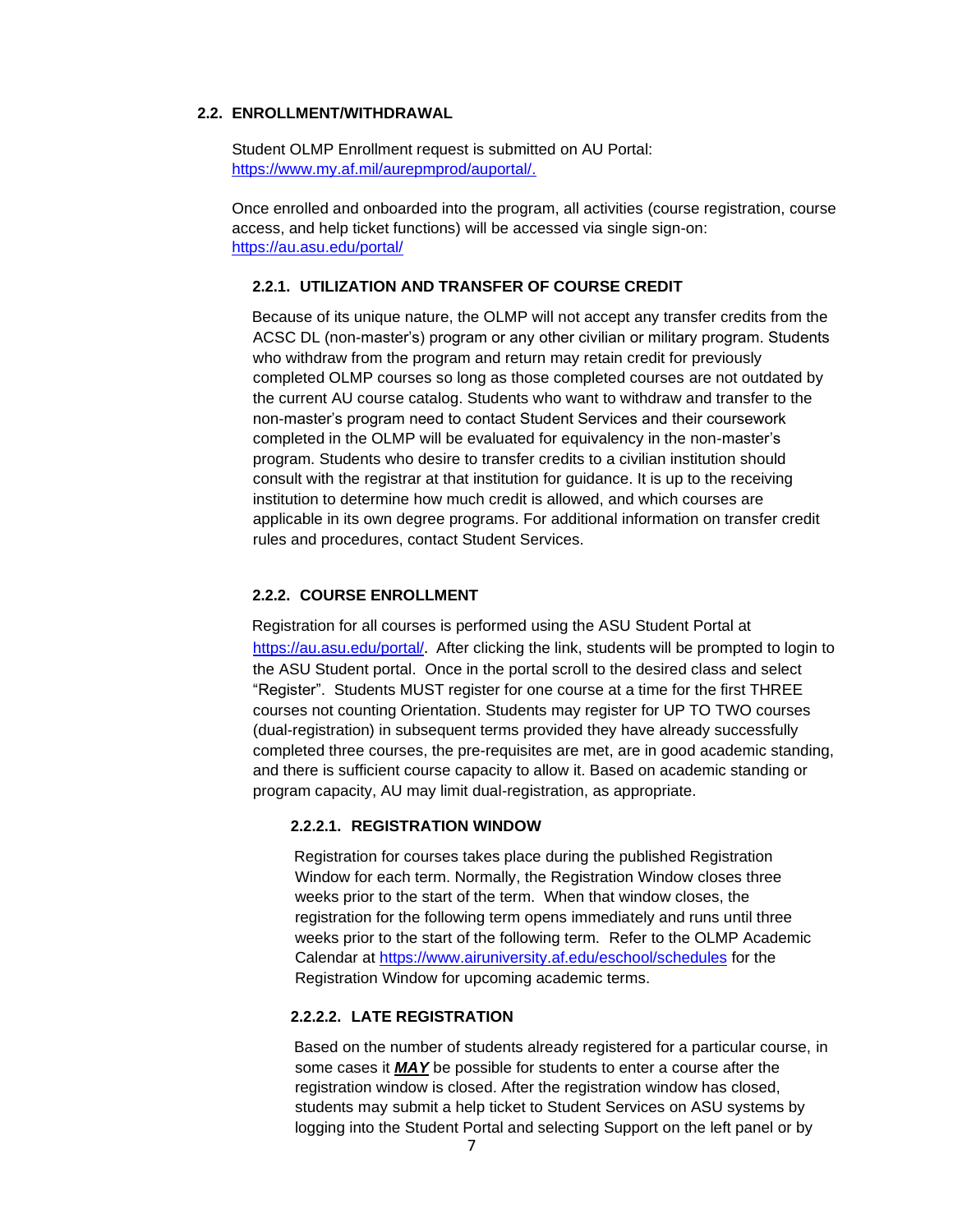going to https://au.asu.edu/portal/support. (No student administrative actions can occur on a weekend.) Because the courses are only 8 weeks long and are very demanding, students entering a course after the start of the term are at a severe disadvantage. Student Services *MAY* entertain exceptions to this policy when warranted by very unusual circumstances; however, students should factor personal and professional commitments into their decisions before registering for courses. Deployments, extended TDYs, personal leaves, etc., can undermine a student's ability to successfully complete a course.

#### <span id="page-7-0"></span>**2.2.3. COURSE CONTENT DELIVERY**

In the ASU learning environment, Canvas is used to host OLMP courseware and related information.

#### **2.2.3.1. COURSE MATERIALS**

All course materials listed in the course syllabi, with the exception of student purchased textbooks, are available in Canvas. Instructors use Canvas to guide seminar discussions, accept assignments, provide feedback, post grades, communicate course information, and answer questions. Direct any course content related questions, or the administration of course content, to the course instructor (CI). Some of the material in courses may be protected by copyright. AU has purchased rights to use this material in its courses in lieu of establishing a requirement for students to purchase a large number of textbooks. This material may be used only while a course is available online, and may not be used for any purposes outside of the OLMP. Many of these items are available for continued use through the Air University LIBRARY link within each Canvas course and from the AU Help tab on the left Canvas menu.

#### **2.2.3.2. COURSE AVAILABILITY**

Students typically receive access to their course on Canvas approximately 7 days prior to the course start date. (Note: programmatic updates sometimes require a reduced pre-course access period, although in all instances ACSC DL seeks to minimize the impact of technological upgrades and maintenance on its students and instructors.)

#### <span id="page-7-1"></span>**2.2.4. COURSE WITHDRAWAL**

# **2.2.4.1. STUDENT-INITIATED WITHDRAWAL**

After the start of the academic term, students have until midnight (Central Standard Time) on the last day of the 3rd week to withdraw from a course with the grade of Withdrawal Passing (WP) or Withdrawal Failing (WF). The student will be awarded a WP or WF is based on the student's performance in the class up to the date of the course withdrawal. Starting on the first day of week 4 requests for withdrawal will be considered as a course termination, all unfinished/remaining assignments will be graded out with zeroes and the final course grade will be calculated accordingly. Exceptions to policy may be granted by the Chief of Academic Affairs on a Case by Case Basis. Receiving a grade of WP or WF will NOT affect the student's grade point average (GPA). However, students who receive more than three combined WP, WF or WN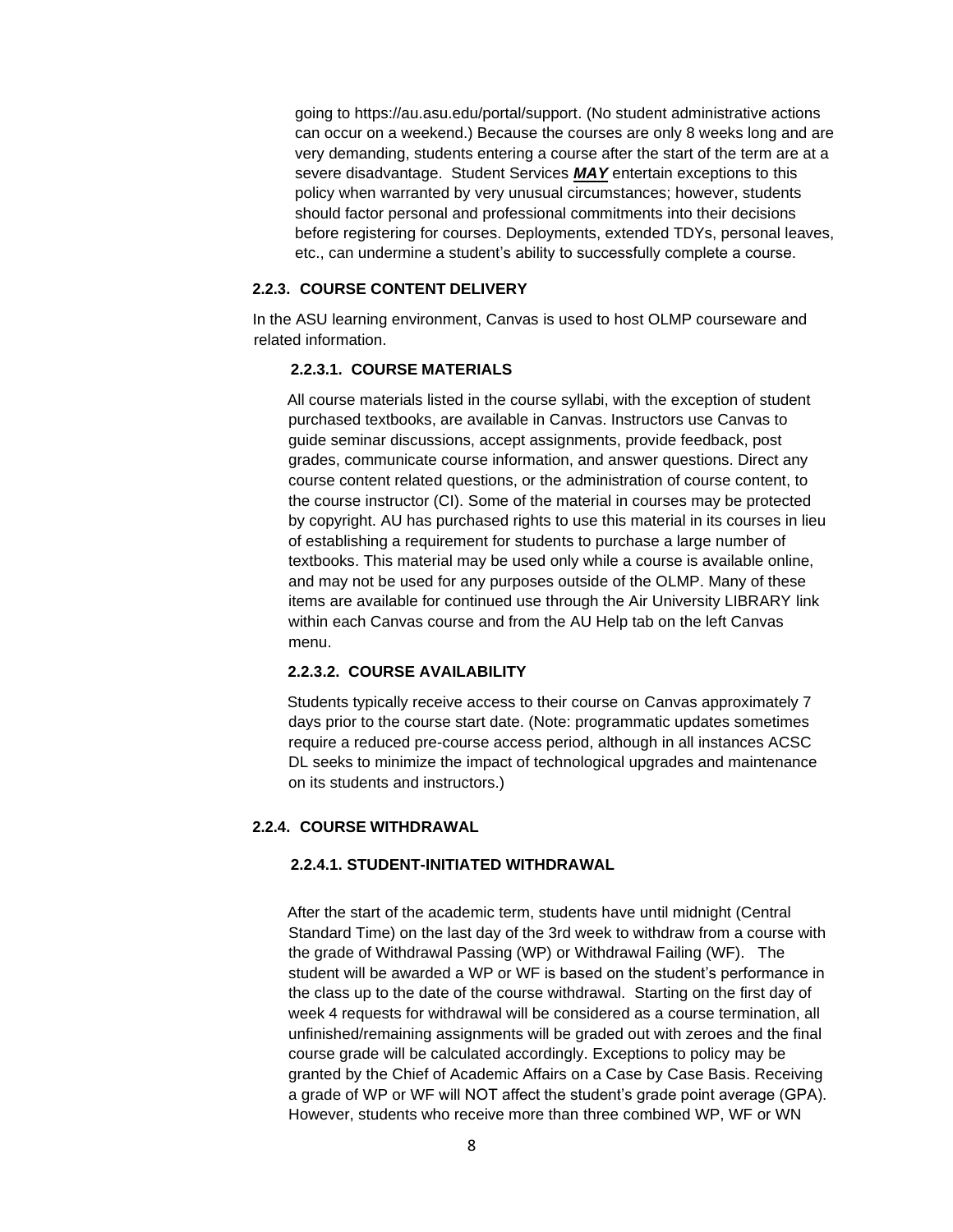grades or more than one WN grade will be academically suspended (see section 2.2.5.6) from the OLMP. To initiate a course withdrawal, please log onto [https://au.asu.edu/portal/support.](https://au.asu.edu/portal/support) Once logged into the help ticket website you may call, initiate a chat or email to create and route the request.

Please include the following information:

- 1. Full Name/Rank: (Include middle initial)
- 2. Course/offering/term to drop: (e.g. NS-5510/offering 01-02/FallB)
- 3. Service component: (Active Duty, Guard, Reserve and Service, if other than Air Force)
- 4. Reason for withdrawing
- 5. Do you intend to enroll in courses at a later date? (YES/NO)
- **6.** Do you wish to disenroll completely from the program? (YES/NO)

## **2.2.4.2. ADMINISTRATIVE WITHDRAWAL**

Students are administratively withdrawn from their courses when they are enrolled in a course but do not actively participate in course activities or fail to complete assignments (without prior coordination with the instructor). Inactivity is determined by lack of participation in all course deliverables during the first three weeks of the course. Inactivity will be determined by the instructor who will initiate administrative withdraw from class. Students who are administratively withdrawn from class will receive a grade of Withdraw No Progress (WN).

Students who receive more than one WN grade will be administratively suspended (see section 2.2.5.6) from the OLMP.

# <span id="page-8-0"></span>**2.2.5. PROGRAM WITHDRAWAL**

# **2.2.5.1. STUDENT INITIATED WITHDRAWAL**

Students who choose not to continue in the program may formally withdraw by submitting the information outlined below to Student Services. Students who withdraw from the program and later return are subject to the OLMP requirements listed in the latest AU catalog. To withdraw from the program, please log onto [https://au.asu.edu/portal/support.](https://au.asu.edu/portal/support) Once logged into the portal you may call, initiate a chat or email to create and route the request.

Please provide the following information:

- 1. Full Name/Rank: (Include middle initial)
- 2. Effective Term of Withdrawal (e.g. Fall B)
- 3. Course(s) Currently Enrolled (e.g. NS 5510-Fall A) and Section Number
- 4. Service component: (Active Duty, Guard, Reserve and Service, if other than Air Force)
- 5. Reason for withdrawing from the program
- 6. Do you currently possess a Master's degree or higher? (YES/NO)
- 7. Have you completed your IDE by any other method? (YES/NO)
- 8. Were you identified as an IDE select when promoted to O-4? (YES/NO)

#### **2.2.5.2. ADMINISTRATIVE WITHDRAWAL**

Students are expected to progress steadily through the OLMP once they are admitted to the program. However, Student Services will monitor student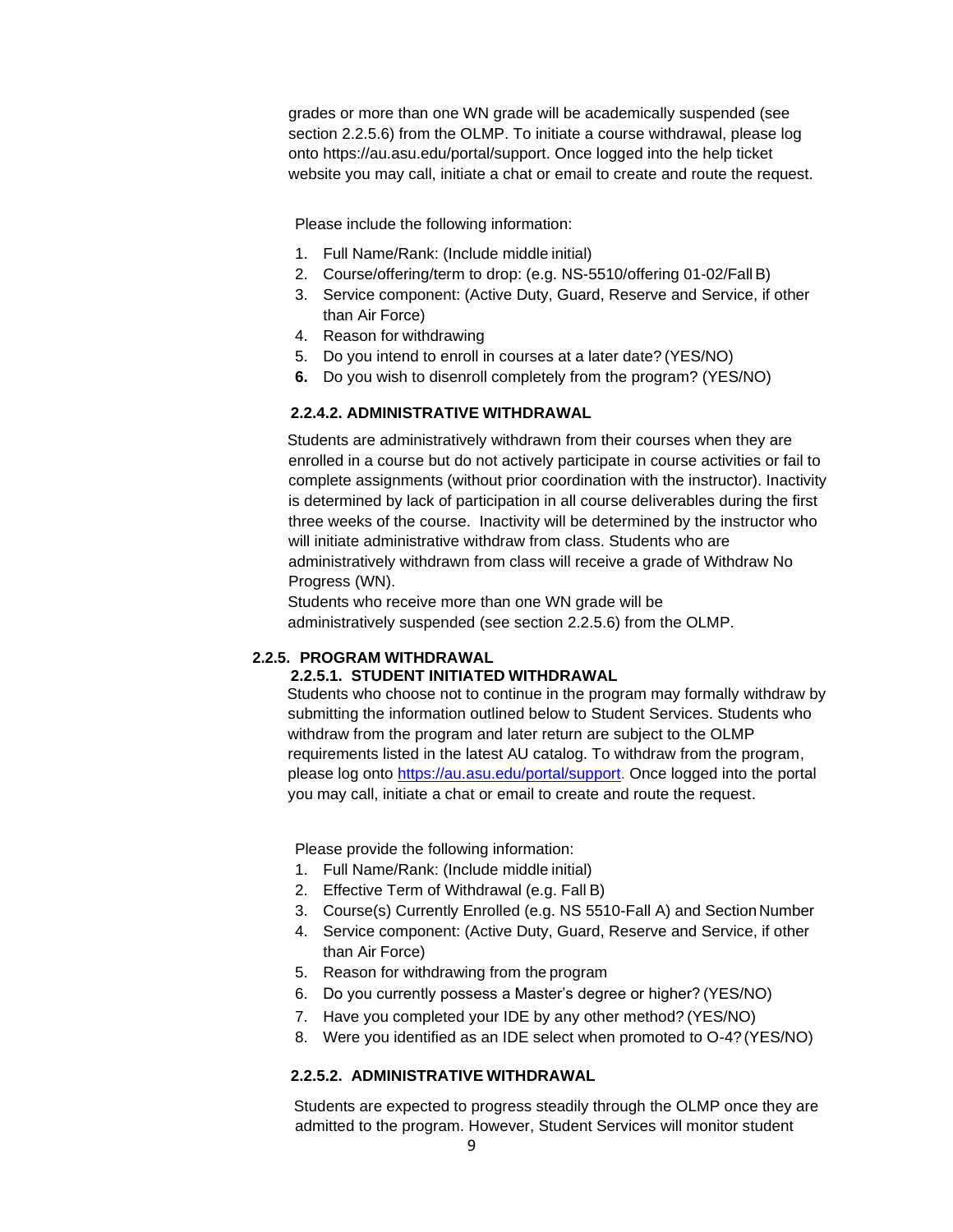enrollment to ensure there are no "major gaps" in registrations. Major gaps occur when a student has not successfully completed a course within the last academic year or has not successfully completed a course within 6 months of admission.

Students may be withdrawn from the program under these conditions. Students requesting reinstatement must submit a help ticket through <https://au.asu.edu/portal/support> with a memorandum endorsed by the student's commander (or civilian equivalent) requesting reinstatement to the program.

# **2.2.5.3. SUMMARY DISENROLLMENT**

This procedure, as described in Air University Instruction 36-2302, *AU Operations*, available at: [https://static.e](https://static.e-publishing.af.mil/production/1/au/publication/aui36-2602/aui36-2602.pdf)[publishing.af.mil/production/1/au/publication/aui36-2602/aui36-2602.pdf](https://static.e-publishing.af.mil/production/1/au/publication/aui36-2602/aui36-2602.pdf) may be used to remove a student from the program when student misconduct is involved.

# **2.2.5.4. ADMINISTRATIVE HOLD**

Students are expected to uphold Air University standards of professional and academic conduct. Any student who is undergoing a review board or investigative proceedings related to unprofessional conduct or academic misconduct may be placed in an administrative hold status. While in this status, students will not be allowed to enroll in any courses until the proceeding is fully resolved and a course of action is determined. Additionally, students may be removed from any current course in which they are enrolled pending the investigation results.

# **2.2.5.5. ACADEMIC PROBATION**

Students whose cumulative GPA falls below 3.0 are placed on academic probation. Students have the next two 8-week terms, in which they have earned credit hours, to bring their cumulative GPA up to 3.0. Students who fail to meet the 3.0 GPA requirement after the end of the probationary period are placed on academic suspension (see section 2.2.5.6.). Students who successfully come off probation and whose cumulative GPA later again falls below 3.0 are immediately placed on academic suspension. When placed on academic probation, the Chief of Academic Affairs will notify the student in writing informing them of their academic standing.

# **2.2.5.6. ACADEMIC SUSPENSION**

Students are academically suspended from the program for any of the following:

- If placed on academic probation, failing to achieve a 3.0 GPA by the end of the probationary period
- Failing to maintain a 3.0 GPA after successful removal from probation
- Receiving more than one WN grade
- Receiving more than three of either WP or WF or WN grades or a combination thereof

Students suspended for failing to achieve a 3.0 GPA by the end of the probationary period, or failing to maintain a 3.0 GPA after removal from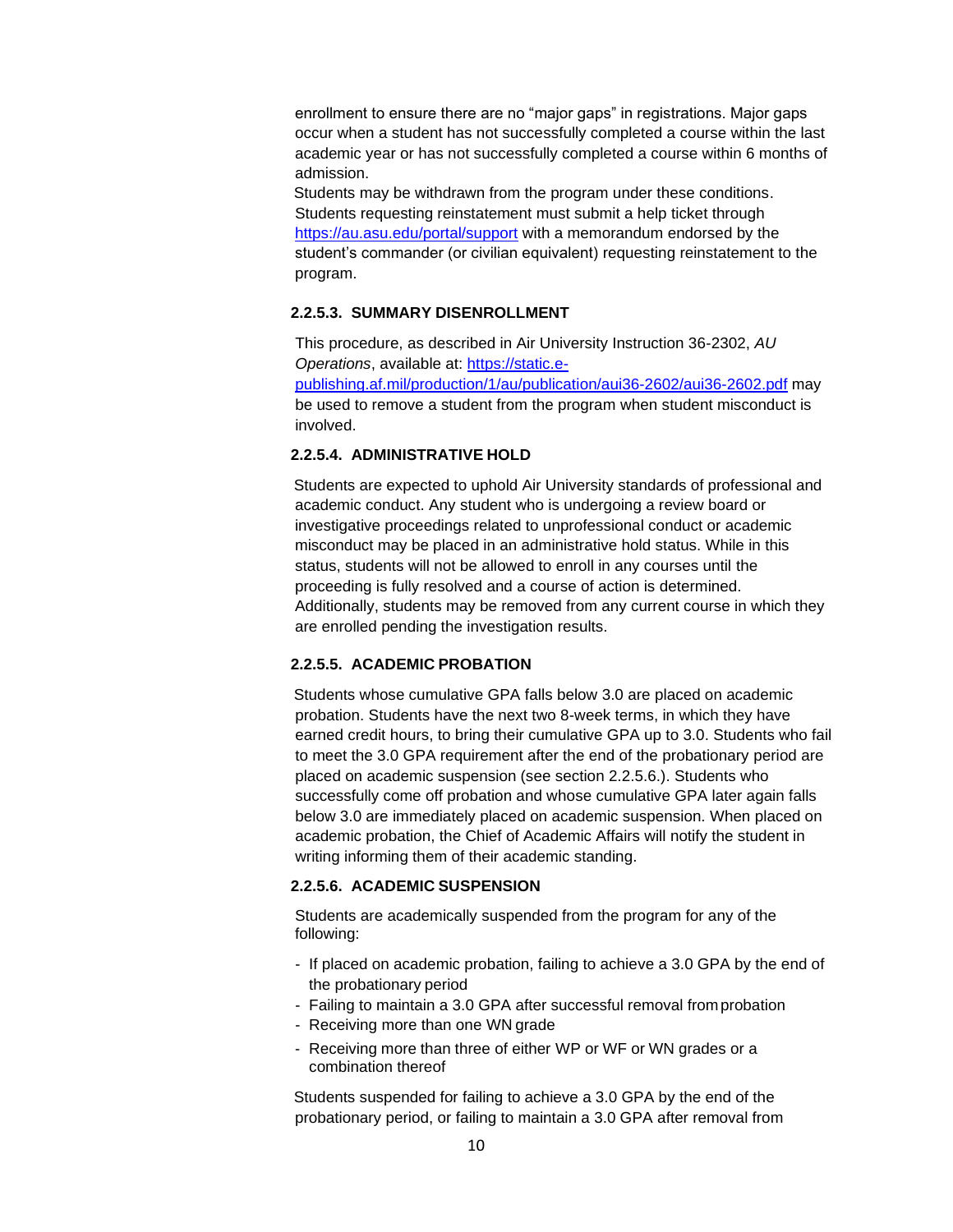probation, and desiring reentry into the program must petition to be reinstated by submitting a letter of request to the Dean, eSchool of Graduate PME. In addition to requesting re-admittance to the program, the student must provide two letters of recommendation from online instructors stating the student's work quality and level of effort are worthy of reinstatement. Students suspended for receiving more than one WN grade or more than three of either WP or WF or WN grades or a combination thereof must petition to be reinstated by submitting a letter of request, endorsed by their squadron commander (or equivalent), to the Dean, eSchool of Graduate PME, explaining any extraordinary circumstances that justified the withdrawal from the last course; the commander's endorsement must include a statement that he/she has counseled the individual on the importance of taking these courses seriously, to avoid wasting the money that the government spends for these courses.

If a readmitted student receives another WN, WP, or WF grade, the level of endorsement goes up to the first O-6 (or equivalent) in the student's chain of command and the Dean, eSchool of Graduate PME, may consider permanently dismissing the student from the program. Once re-admitted a second time, the student will be permanently dismissed from the program upon receiving another WN, WP, or WF grade.

Students who are suspended and are not reinstated within 3 terms will be administratively withdrawn from the program.

#### **2.2.5.7. ACADEMIC DISMISSAL**

Academic dismissal can occur at any time during the program. Students are dismissed from the program for receiving a third unsatisfactory grade (D or F) or violating ACSC's integrity policy which also includes cheating on an evaluation or acts of plagiarism.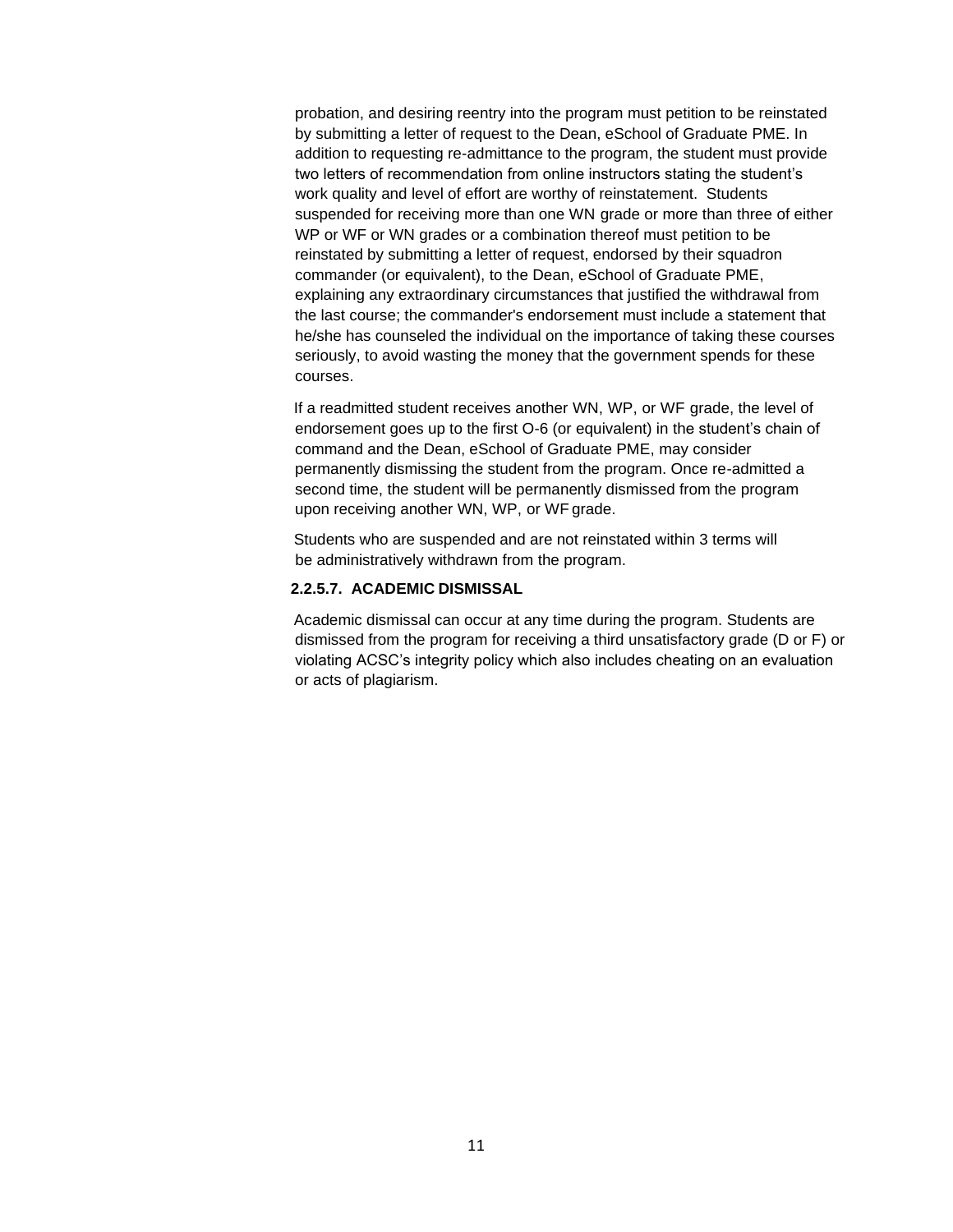# <span id="page-11-0"></span>**2.2.6. PROGRAM COMPLETION**

#### **2.2.6.1. GRADUATION**

To receive their diploma, students must submit a graduation application provided via email upon enrolling in their 9th course (next-to-last term). After successfully applying for graduation and upon completion of all program requirements, students will be processed for graduation and grades will be calculated for potential academic honors credit (see section 2.3.5). Students fully admitted must complete the 30-semester hour OLMP and must achieve an overall grade point average of at least 3.00 on a 4.00 scale and successfully complete the Student Orientation to earn the Master of Military Operational Art and Science Degree. Students may have "C" grades on their transcript however, their final GPA must average a "B" grade or 3.00 on a 4.00 scale.

Any course resulting in a grade of "D" or "F" must be re-accomplished. Students who receive a second "D" or "F" in the same course will be ineligible for program completion as well as the Master of Military Operational Art and Science Degree.

#### **2.2.6.2. DIPLOMAS**

Diplomas are mailed to the address listed on the graduation application. It is imperative students keep their graduation application information current to avoid any delays in processing diplomas.

#### **2.2.6.3. TRANSCRIPTS**

Official transcripts may only be obtained through the AU Registrar's Office via [https://auservicedesk.af.edu/e](https://auservicedesk.af.edu/)ducation/, first times users will have to create an account. Once logged into the help ticket website you must select "Transcript Request". A mail-in transcript request form is available at attachment 2 to this

# handbook. **2.2.6.4. SPECIAL NOTE FOR LEADERSHIP, OPERATIONAL WARFARE, AND NUCLEAR WEAPONS CONCENTRATION GRADUATES**

Students who have completed the requirements for the Leadership, Operational Warfare or Nuclear Weapons Concentrations who later become eligible for IDE and Joint PME programs, upon promotion to the eligible grade, have two options from which to choose for completion. The first option is to reapply for the Joint Warfare Concentration and complete the IDE and Joint PME requirements (four additional courses) at the Masters level (students will NOT be awarded a second degree). These students will need to reapply with the AU Registrar and be accepted into this program. The second option is to request to become a Supplemental Student in the non-master's program, which is a shortened version (three applied and eight self-paced courses) of the standard ACSC DL program. Students choosing this option will need to apply through the AU Portal for the ACSC DL program and select the Supplemental Program option.

#### <span id="page-11-2"></span><span id="page-11-1"></span>**2.3. GRADING**

# **2.3.1. CRITERIA**

Assessing student success in attaining learning objectives in the online environment is necessarily subjective; however, to assist CIs in the important task of grading,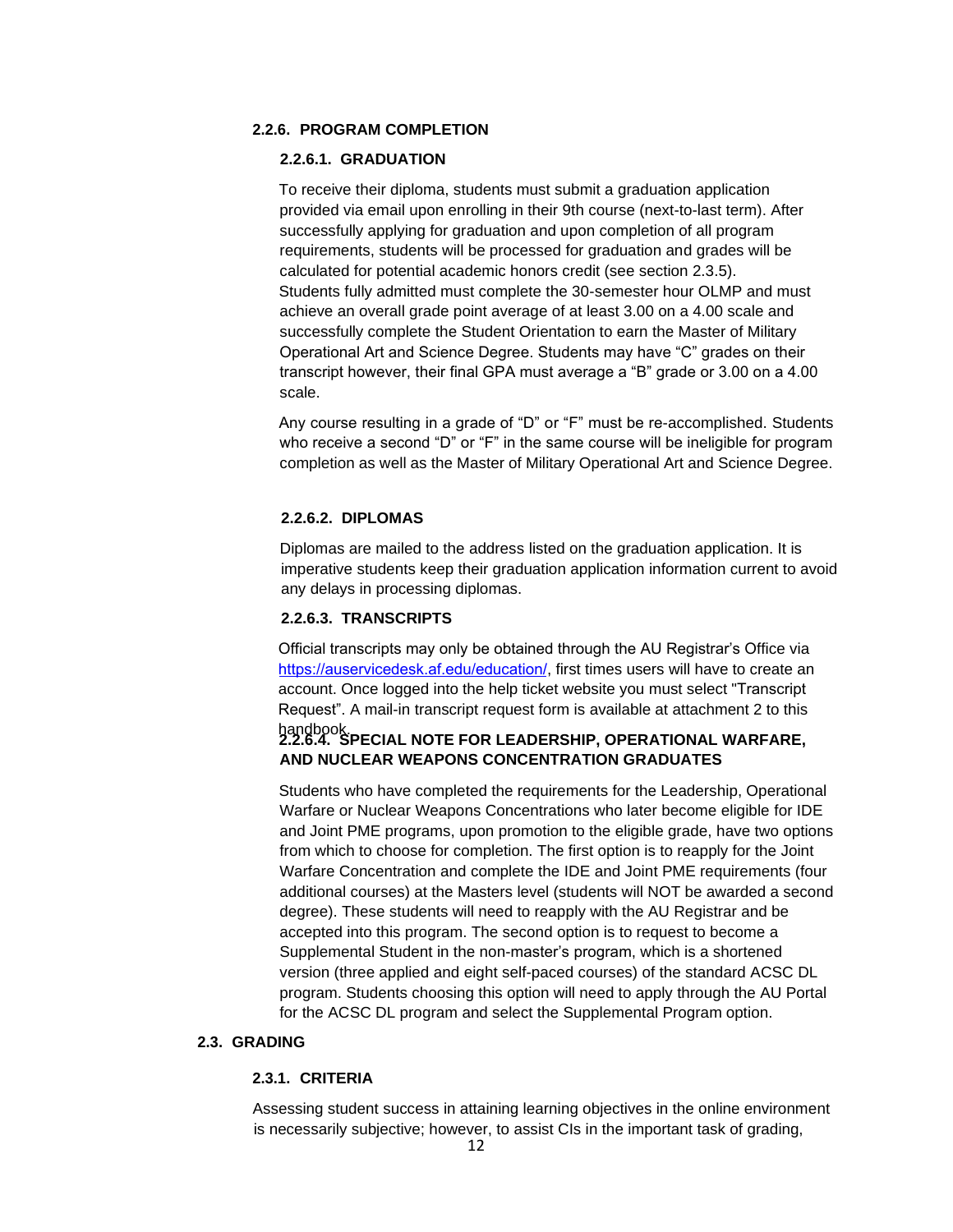ACSC DL has provided assignment rubrics in the OLMP. The grading criteria contained in these rubrics serve only as guidelines for instructors. CIs use their best judgment when determining the appropriate grade for assessments, threaded discussions, and other postings that may be evaluated. The CI may include other course-unique grading criteria when appropriate. For purposes of "letter grade" evaluation of student academic performance, CIs will assign one of the following: A, A-, B+, B, B-, C, D, or F. Any course resulting in a grade of "D" or "F" must be reaccomplished. If a student retakes a course in which they receive a D or F, the new passing grade does not replace the original grade. The new grade is averaged with the old grade to calculate their GPA for the course. For example: If a student receives an F (0 GPA) then retakes the course, and receives an A (4.0 GPA), the resulting GPA for the course would be a 2.0. The 2.0 GPA for the course is then factored into the student's cumulative GPA. Courses resulting in the grade of "C" or better will not be re-accomplished. If a course is failed twice (D or F), the student will be disenrolled from the program.

#### <span id="page-12-0"></span>**2.3.2. SCALE**

| Grade | <b>Percentages (Bb</b><br><b>Weighted)</b> | <b>Final Grade</b><br><b>Conversion</b><br>(AU Registrar) |  |
|-------|--------------------------------------------|-----------------------------------------------------------|--|
| А     | $93 - 100%$                                | 4.0                                                       |  |
| А-    | $90 - 92.9%$                               | 3.7                                                       |  |
| B+    | $87 - 89.9\%$                              | 3.3                                                       |  |
| в     | $83 - 86.9%$                               | 3.0                                                       |  |
| в-    | $80 - 82.9%$                               | 2.7                                                       |  |
| C     | $70 - 79.9%$                               | 2.0                                                       |  |
| D     | $60 - 69.9%$                               | 1.0                                                       |  |
| F     | 59.9 and below%                            | 0                                                         |  |

The following is the grading scale used for all OLMP courses:

#### <span id="page-12-1"></span>**2.3.3. GRADE APPEALS**

CIs assign a grade to each assessment according to the student's demonstrated mastery of the objectives being evaluated. CIs submit compiled grades for their courses(s) via Canvas during the grade-submission window. Students who wish to obtain further explanation or review of a grade may initiate an appeal through their CI (see Attachment 1 for Grade Appeal form). Students must wait at least 1 business day after grades are posted before initiating a grade appeal and have up to 3 business days to initiate an appeal. After 3 business days, no student may begin a grade appeal. In the event the CI is unavailable, students should initiate their grade appeal with the applicable Course Director (CD). Documented evidence must be submitted to support an appeal and must accompany the Grade Appeal Application Form (see Attachment 1). CIs/CDs will review appeals for grade changes and respond to students within 2 working days of receipt of the Grade Appeal Application Form and documented evidence. A second appeal is permitted with additional justification and is forwarded to the Curriculum Department Chair (or equivalent) for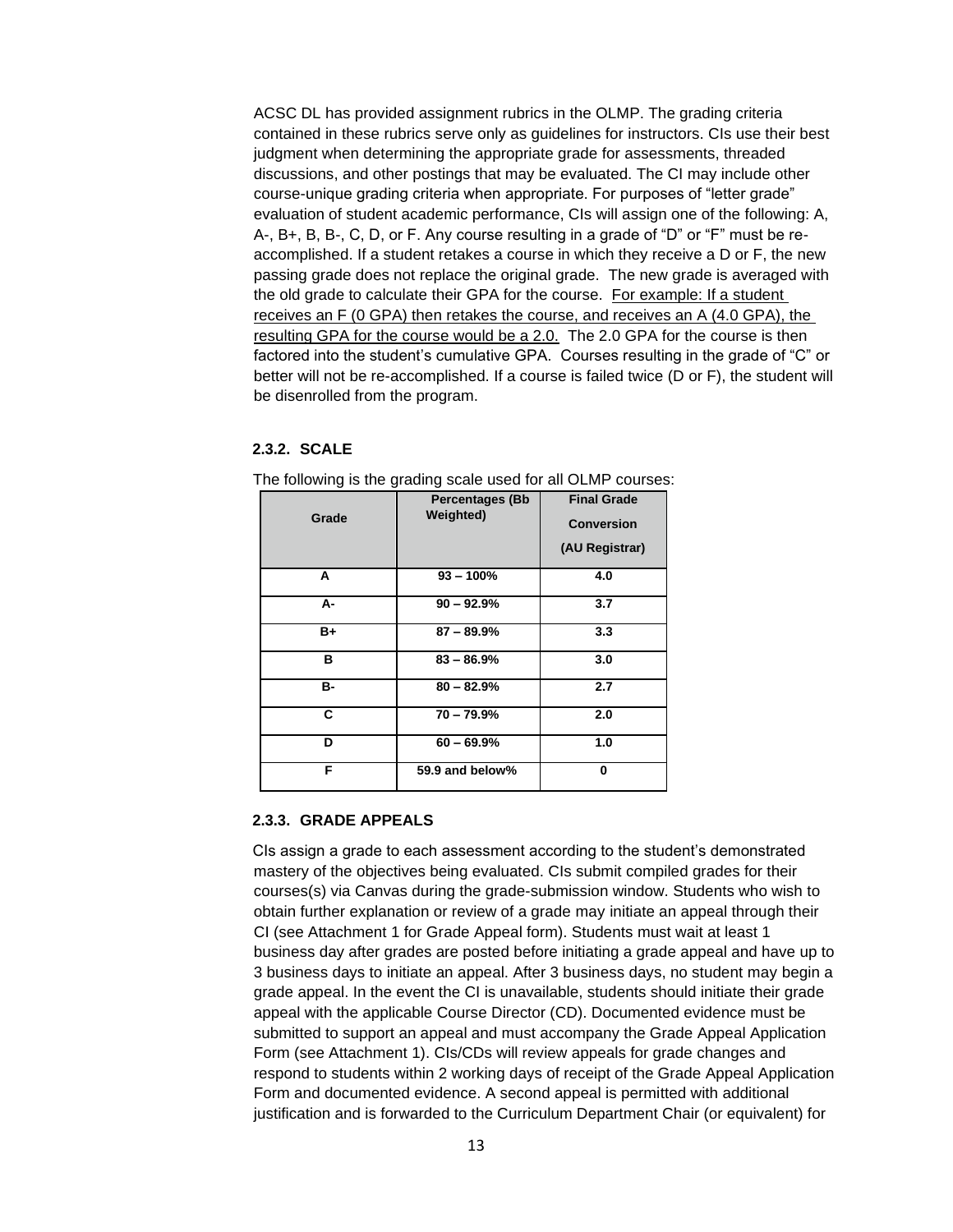review after being coordinated through the CI and CD. Appeals are only accepted for individual graded assignments. There are no appeals for final course grades.

Assignment grades are reviewed by the Dean and faculty to ensure objectivity and close adherence to program standards. The Dean is the final approval authority for final course grades.

# <span id="page-13-0"></span>**2.3.4. INCOMPLETE GRADES**

Due to the demands of the OLMP and students' professional and personal commitments, there may be instances when students are unable to complete their studies in the allotted 8-week term. The 8-week terms offer limited opportunity to reschedule missed evaluations; therefore, students will need to contact their instructor and request an "Incomplete Contract." NOTE: Requests for an Incomplete Contract are NOT automatic.

It will be at the full discretion of the course instructor to determine the feasibility of making up any missed worked. Therefore, the Incomplete Contract must be initiated by the instructor. This contract provides students the opportunity to make up work within a 4week period after the end of a particular term. Extensions to the incomplete contract may be approved with the instructor's consent, but extensions shall not exceed 8 weeks beyond the end of the term in which the incomplete was received. If the student does not make arrangements with the instructor prior to the end of the term by submitting the contract, the "Incomplete" grade converts to an "F" in the grade book. Students who encounter problems should contact their instructor(s) immediately. Students should mitigate potential conflicts before making the decision to register for classes and then fully commit to their studies once classes begin.

The following policies apply to "Incomplete" grades:

- An "Incomplete Grade Contract" must be completed by both the student and the CI
- All "Incompletes" must be resolved within 4 weeks 28 days from the last day of the posted term date unless an extension has been granted (not to exceed 8 weeks beyond the end of the posted term date)
- All unresolved "Incomplete" grades will automatically revert to an "F" 29 days after the last day of the posted term date
- "Incomplete" grades are resolved only when a CI notifies the Chief of Academic Affairs of a grade change before the 4-week/28-daydeadline
- Exceptions to the above incomplete grade requirements maybe granted by the Chief of Academic Affairs on a case-by-case basis

# <span id="page-13-1"></span>**2.3.5. ACADEMIC HONORS**

Students graduate from the program "with Highest Academic Distinction" if they achieve a final GPA of 3.950 or higher. Example: A student completed 10 courses with 8 A's and 2 A-'s; the final GPA would be 3.940 and the student would not graduate with academic honors.

#### <span id="page-13-2"></span>**2.3.6. RESEARCH AWARDS**

The "General William R. Looney III Award for Expeditionary Air, Space, and Cyberspace Power Studies" is the OLMP research award, recognizing each academic year's best research paper in the field of air, space, and cyberspace power.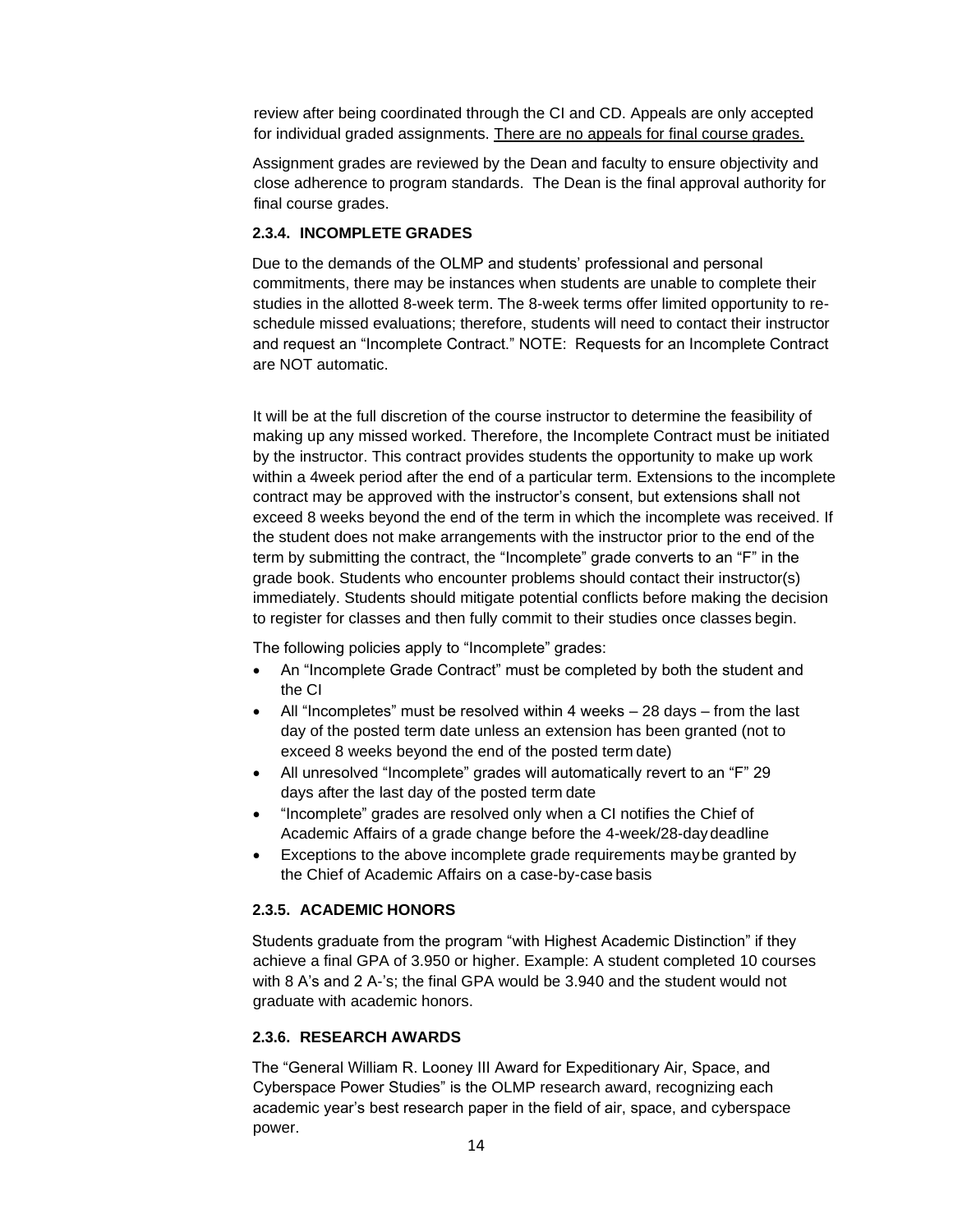Reflecting General Looney's distinguished accomplishments in all three of these areas and his contributions to the cross-domain dominance of today's military, the award is designed to both reward and encourage intellectual advances in the core mission of the US Air Force. Other research awards include the OLMP Dean, eSchool of Graduate PME Awards. Research categories are based on subject matter presented in the OLMP. Only one research product will be recognized for each of the DL awards in the following categories:

- International Security Studies
- Joint Warfighting (Joint Warfare concentration students only)
- Leadership and Command Studies
- Strategy and Warfare Studies
- Culture Studies
- Future Trends Studies
- Operational Art and Science

The winners of these awards are selected from the best "A" papers submitted from each Research Elective 2 course section throughout the year, as determined by a board of OLMP faculty members. The winners of these awards may also compete for externally sponsored awards that are administered by Air Command and Staff College.

# <span id="page-14-0"></span>**2.4. PROFESSIONAL BEHAVIOR**

ACSC expects its students, as professionals, to be fully committed to their personal and professional development and to take full advantage of their admission to the OLMP.

Student conduct that disrupts the successful achievement of the AU mission is intolerable. Students whose unprofessional or inappropriate behavior disrupts class activities may be subject to disciplinary action, ranging from a reduction in the course grade to permanent dismissal from the program. ACSC online instructors and staff members determine what is and is not acceptable conduct. Instructors noting incidents of this type will notify the Chief of Academic Affairs for inquiry and action. Any student who is undergoing review board or investigative proceedings related to unprofessional conduct or academic misconduct may be placed in an administrative hold status. While in this status, the student will not be allowed to enroll in any courses until the proceeding is fully resolved and a course of action is determined.

#### <span id="page-14-1"></span>**2.4.1. ATTENDANCE**

The OLMP is conducted asynchronously, so while "attendance" is mandatory, students may "attend" at the time and place of their choosing. Students are expected to meet minimum participation requirements in all class activities and complete all class assignments by the assignment due date. Students failing to meet these expectations may be withdrawn from their particular class or from the program.

# <span id="page-14-2"></span>**2.4.2. ACADEMIC FREEDOM**

The OLMP courseware includes candid lectures and articles from senior leaders across the Department of Defense as well as speakers from US Government agencies and from the civilian sector. These presenters consent to distribute their presentations because they are assured their comments will be shared only among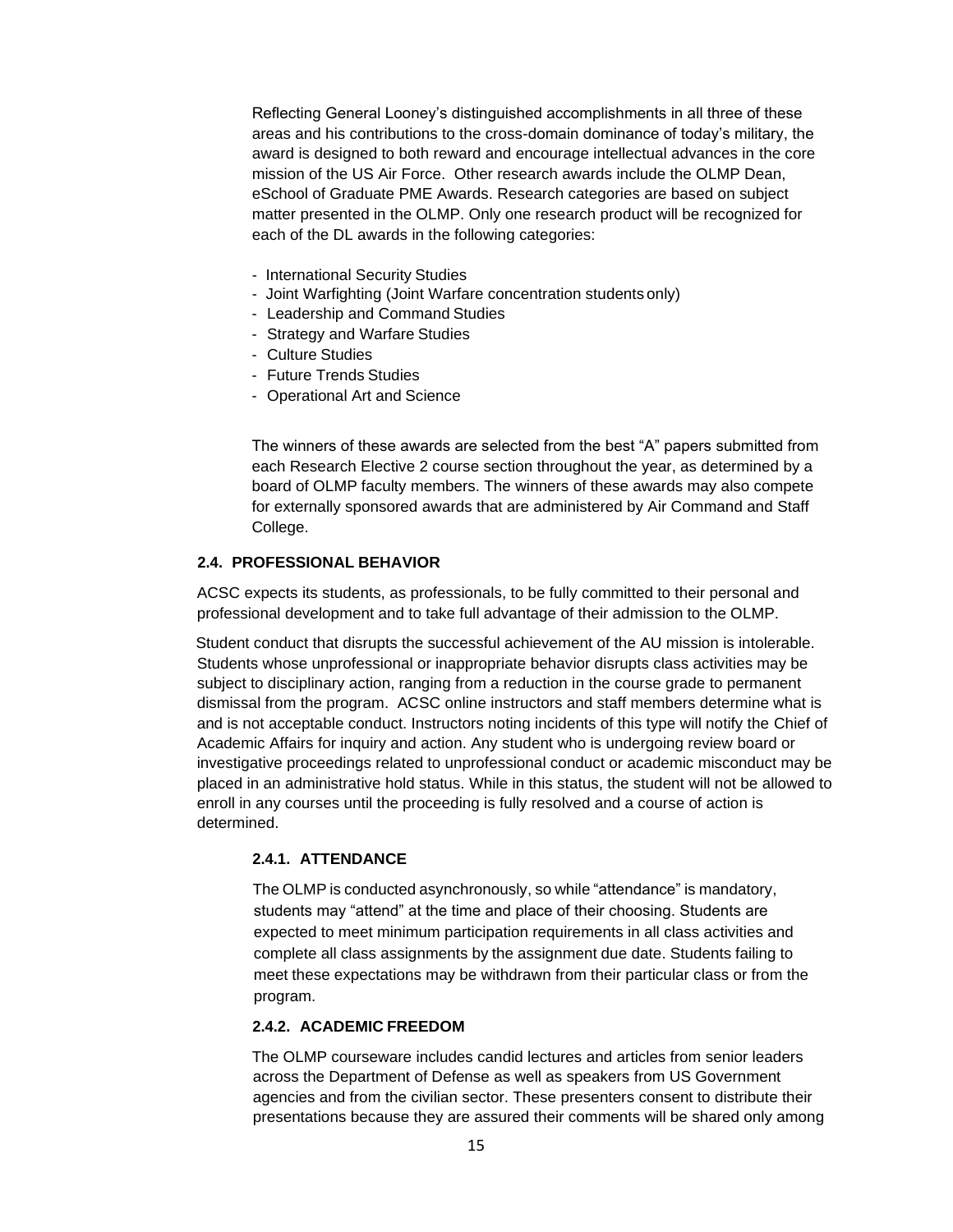AU students, instructors, and staff. Students in the OLMP share an important responsibility with their resident colleagues at Maxwell – protecting the confidentiality of these speakers' presentations. To meet this responsibility, all students must adhere to academic freedom and non- attribution policies as described in AU Instruction 36-2602, *AU Operations*, available at: [https://static.e](https://static.e-publishing.af.mil/production/1/au/publication/aui36-2602/aui36-2602.pdf)[publishing.af.mil/production/1/au/publication/aui36-2602/aui36-2602.pdf.](https://static.e-publishing.af.mil/production/1/au/publication/aui36-2602/aui36-2602.pdf) It is important to note that students are not allowed to attribute any materials contained in the courseware to persons or entities outside of ACSC without permission from AU. Similarly, students shall respect the contributions of classmates and guests who might participate in their online sessions. Explanatory notes on AU's academic freedom policy follow:

1. Academic freedom allows students, guest speakers, contributing authors, and participants in established classes to state opinions openly and to support or challenge ideas without concern their remarks will be attributed to them.

2. Non-attribution facilitates the free expression of opinions and ideas and allows for professional disagreements within the context of an academically stimulating environment. Essentially, non-attribution means not associating specific comments, ideas, opinions, or conversations with specific individuals.

3. Although individuals may debate relevant issues, academic freedom must be tempered by good judgment to refrain from making offensive remarks, unfounded opinions, or irresponsible statements either verbally or in writing. Offensive remarks or irresponsible statements include but are not limited to comments disparaging any person's race, color, national origin, ethnic group, religion, or sex. Offensive remarks or irresponsible statements – whether oral or written – simply willnot be tolerated.

Individuals who violate the academic freedom policy are subject to adverse administrative and/or disciplinary actions as described in AUI 36-2602, *AU Operations*.

#### <span id="page-15-0"></span>**2.4.3. ACADEMIC INTEGRITY**

Integrity is a cornerstone of the military profession and permeates every aspect of military service. Within this academic environment, integrity is important to ensure graduates are skilled in the areas prescribed by joint and Air Force directives and to preserve the validity of the OLMP assessment program. AU Instruction 36-2609, *Academic Integrity*, defines academic integrity as "uncompromising adherence to a code of ethics, morality, conduct, scholarship, and other values related to academic activity." Every student enrolled in the OLMP is responsible for adhering to this standard. Students are warned that having knowledge of a violation and failing to report it is also a violation of academic integrity.

Students found guilty of academic integrity violations are subject to sanctions imposed by AU. These sanctions can affect student credit for completed work as well as a student's eligibility for future PME and academic opportunities.

Collaboration and discussion in the online environment among students in the same seminar are highly encouraged, but each student is expected to do his/her own work. It is a breach of integrity to use, receive, or give work to another student outside of a particular course.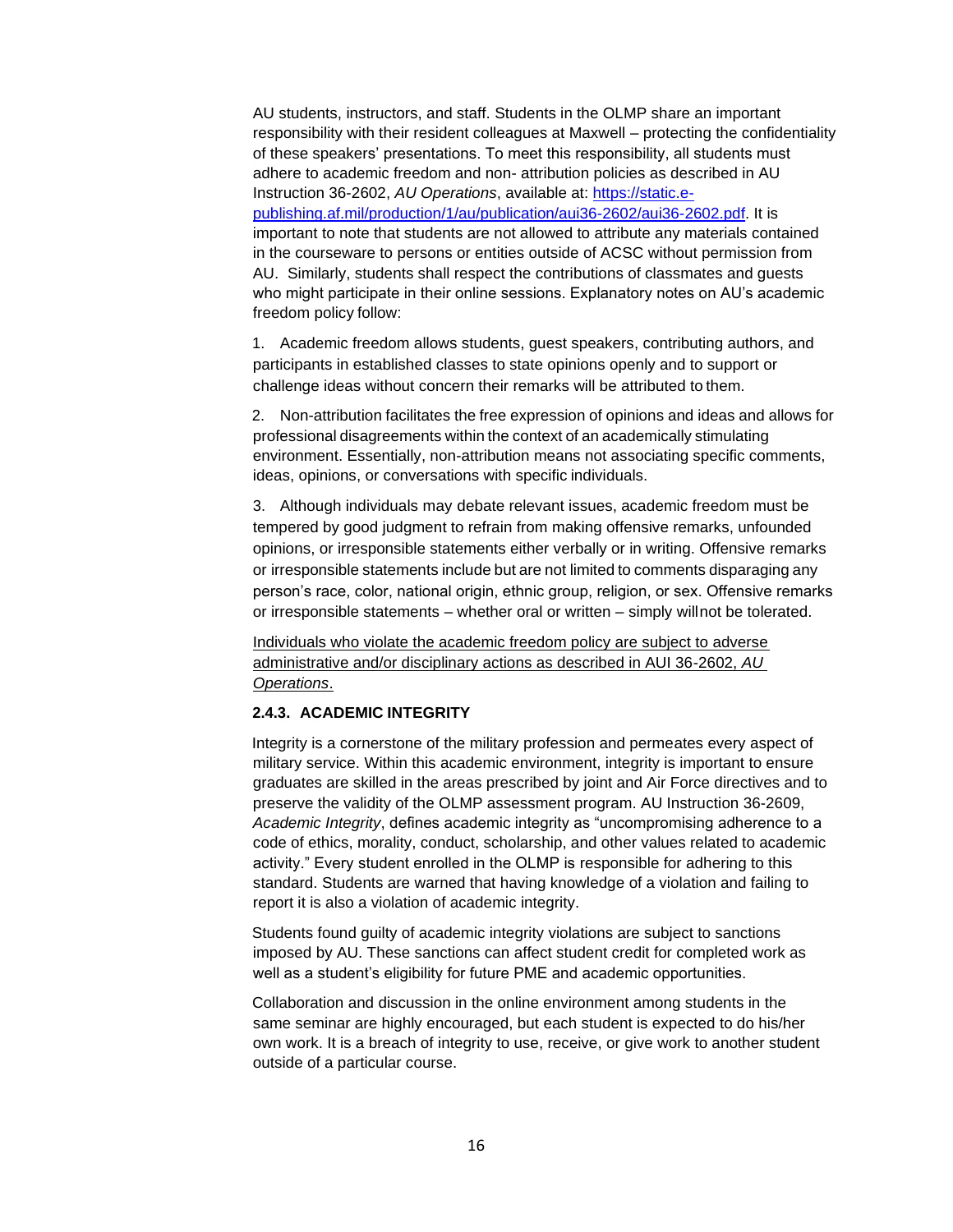# **2.4.3.1. ORIGINAL WORK**

Student work submitted for grade must be composed solely by the student (or identified group of students for a group assignment) except where clearly documented in accordance with citation requirements, and it must be composed specifically for the current assignment. No work previously submitted in any PME course, or elsewhere, will be resubmitted or reformatted, in whole or in part, for submission in a current assignment without prior written approval of the course instructor. Additionally, students are prohibited from using the work of other students (current or former) in any way, to include the formulation of ideas or outlines, to complete assignments.

The act of appropriating, or stealing, the literary composition of another, or parts or passages of another's writings, ideas or language, and passing them off as one's own work constitutes plagiarism. Every student must ensure quotations or paraphrased passages are properly cited within any written work submitted.

To assist students and instructors in identifying potential acts of plagiarism, the OLMP uses plagiarism checker. This commercial tool identifies areas of written work that require proper sourcing. In their orientations, students and instructors complete a short tutorial that explains how to use this valuable tool. ACSC/DL policy allows students to submit their work to plagiarism checker at least once prior to submitting it through plagiarism checker to their CIs for grading. All essay and paper assignments are required to be submitted through plagiarism checker.

#### **2.4.3.2. CHEATING**

The act of giving or receiving improper assistance such as, but not limited to:

- Uploading and/or downloading study aids or notes (also known as "dirty purples," "gouge," or "the pony") to or from websites; or providing or receiving such notes via any other method
- Copying material from another's assessment (test/paper/etc.)
- Using notes and issued materials, or other references not authorized for use during an assessment, or other assigned work
- Knowingly permitting another to copy work or presentation materials, or excerpts/ideas/answers from an assessment
- Collaborating with other persons on individual assignments, except as permitted
- Sharing study materials or any assessment information after completing an assessment. This is to preserve the integrity of the assessment and ensure that all students have an equal opportunity at success in the program.

Cheating is a violation of academic integrity standards. Further, unauthorized discussion, disclosure, or possession of distance learning assessment materials constitutes a violation of Article 92 of the UCMJ. Unless instructed otherwise by an ACSC distance learning faculty or staff member, distance learning assessment materials may be discussed only with CIs and ACSC/DL personnel.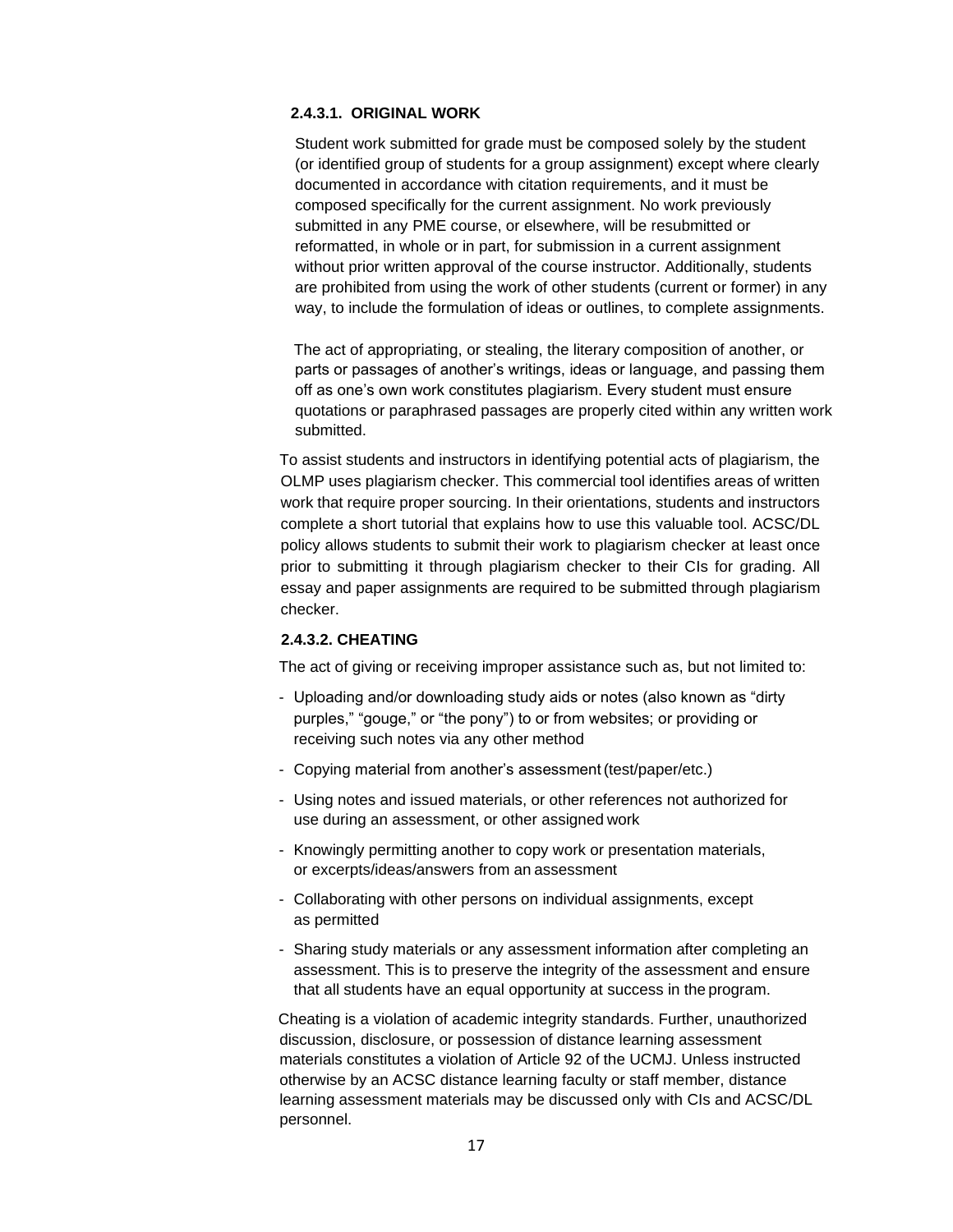# **Individuals who violate the academic integrity policy are subject to adverse administrative and or disciplinary actions as described in AUI 36-2602.**

## <span id="page-17-0"></span>**2.4.4. EQUAL OPPORTUNITY AND TREATMENT 2.4.4.1. SEXUAL HARASSMENT**

As a military institution, AU upholds the highest standards of professional and personal conduct at all times. Individuals must be treated with dignity and respect. Any form of sexual discrimination or mistreatment will not be tolerated. Sexual harassment is forbidden and beneath the dignity of military officers and civilians.

AU's goal is to maintain an environment free from sexual harassment. No one may make comments, remarks, or take actions of a sexual nature that might offend others. Such remarks are NOT protected by Academic Freedom. In addition to not engaging in this behavior themselves, students, CIs, and staff share an obligation to inform others if they are aware of comments, remarks, or actions that are offensive.

# **2.4.4.2. TOLERANCE AND DIVERSITY**

Ethnic or racial jokes, slurs, or mistreatment are discriminatory, are not acceptable, and will not be tolerated at AU. This applies to all communications, spoken or written. As with sexual harassment, this behavior is NOT protected by Academic Freedom, and anyone aware of such behavior is responsible for reporting it to proper authorities.

## <span id="page-17-1"></span>**2.4.5. ELECTRONIC MAIL AND THREADED DISCUSSION DECORUM**

Students are expected to use common sense and good judgment when using Canvas' message system, discussion boards, forums, and Help Ticket programs. *Note: for documentation purposes, messages (including any associated attachments/files) and all threaded discussion transmissions are automatically monitored, tracked, recorded, and archived.*

The Discussion boards, message system and Help Ticket programs ARE NOT the correct forum for venting grievances or complaints. Students have the ability to provide suggestions for improvements to administrative, programmatic, or curriculum-related policies, procedures, or other DL program-related issues using student surveys (see 4.5).

#### **2.4.5.1. CHAIN OF COMMAND**

In OLMP Courses, the CI is the primary focal point for all student matters. Students are instructed not to circumvent their chain of command by communicating directly with higher levels without first coordinating with their CI. If the CI is the problem, students should contactthe Director of Student Services.

#### **2.4.5.2. OFFICIAL VERSUS PERSONAL COMMUNICATION**

Canvas' message system is for official communication only. OLMP instructors, staff, and students are restricted from using this system for personal gain (i.e., advertising for sale of goods or services, etc.) or for personal communications unrelated to the educational program for which it was purchased.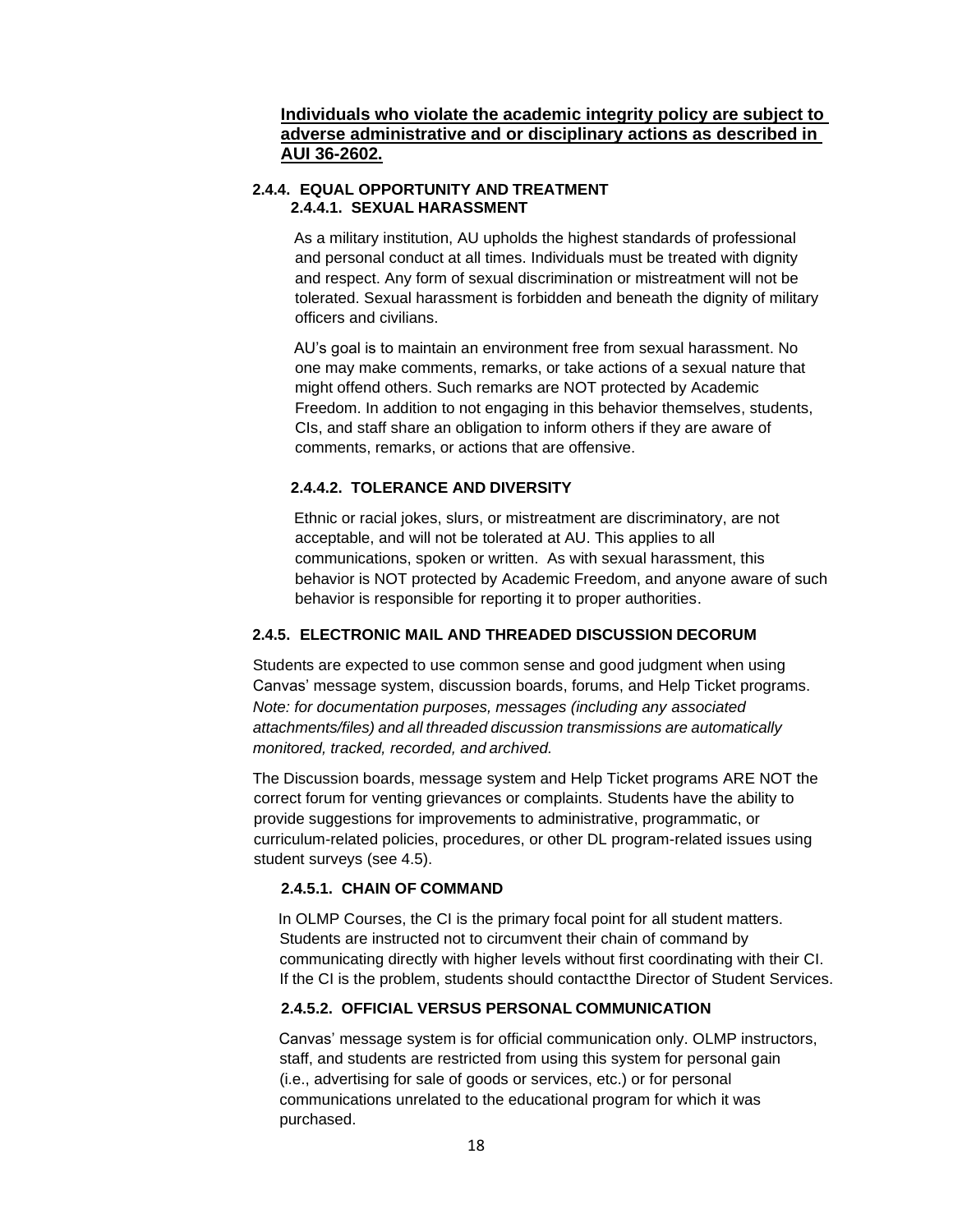# <span id="page-18-0"></span>**2.4.6. FRATERNIZATION AND UNPROFESSIONAL RELATIONSHIPS**

Relationships are deemed unprofessional, whether pursued on- or off-duty, when they detract from the authority of superiors or result in, or reasonably create the appearance of, favoritism, misuse of office or position, or the abandonment of organizational goals for personal interests. Fraternization is an aggravated form of unprofessional relationship and is recognized as a violation of Article 134 of the UCMJ. AFI 36-2909, *Professional and Unprofessional Relationships*, provides specific guidance related to training and educational situations. Specific to the academic environment, AF policy advises against any personal relationships between CIs and students in a professional military education environment.

#### <span id="page-18-1"></span>**2.4.7. INFORMATION PROTECTION 2.4.7.1. PRIVACY OF INFORMATION**

The Privacy Act imposes civil and criminal penalties for disclosing personal information from a "system of records" to someone not entitled to that information. "Systems of records" include personnel records, medical records, and other official records that are retrieved by an individual's name, social security number, or other personal identifier. Therefore, the use of Canvas' message system to distribute home addresses, home telephone numbers, number and sex of dependents, home of record, age, date of birth, and other personal information without first getting the consent of the subject is prohibited. If consent is requested and received, it is important to ensure any electronic correspondence reflects the fact that approval was received from the subject. Posting your own information implies your consent; this does not extend to family members – their consent must be documented and stated.

#### **2.4.7.2. FOREIGN DISCLOSURE OF INFORMATION**

Air Force Policy Directive 16-2, *Disclosure of Military Information to Foreign Governments and International Organizations*, states that disclosure of information, documents, or training materials to foreign governments or international organizations is not allowed unless approved by the Secretary of the Air Force/International Affairs Disclosure (SAF/IAD) section. In accordance with this policy, ACSC educational materials (including syllabi, instructional narratives, multimedia presentations, and all interactive communications that are part of the OLMP) may not be distributed to foreign visitors without express approval coordinated through SAF/IAD via ACSC/DL and the AU Foreign Disclosure Office. Refer inquiries on such information or documents to your CI who will submit a request for approval through the Director of Student Services to AU and SAF/IAD.

# **2.4.7.3. INFORMATION SECURITY IN PROFESSIONAL PAPERS**

Student papers and reports must be written at the unclassified level. In some cases, a compilation of unclassified sources could result in a classified report/paper. If a student has doubts as to whether information is classified or releasable, they are instructed to contact a USAF security manager prior to uploading the document onto the Canvas system. **In no instance** will students place information on the OLMP Canvas website or Help Desk system that has the potential to be classified or could be of possible intelligence value. This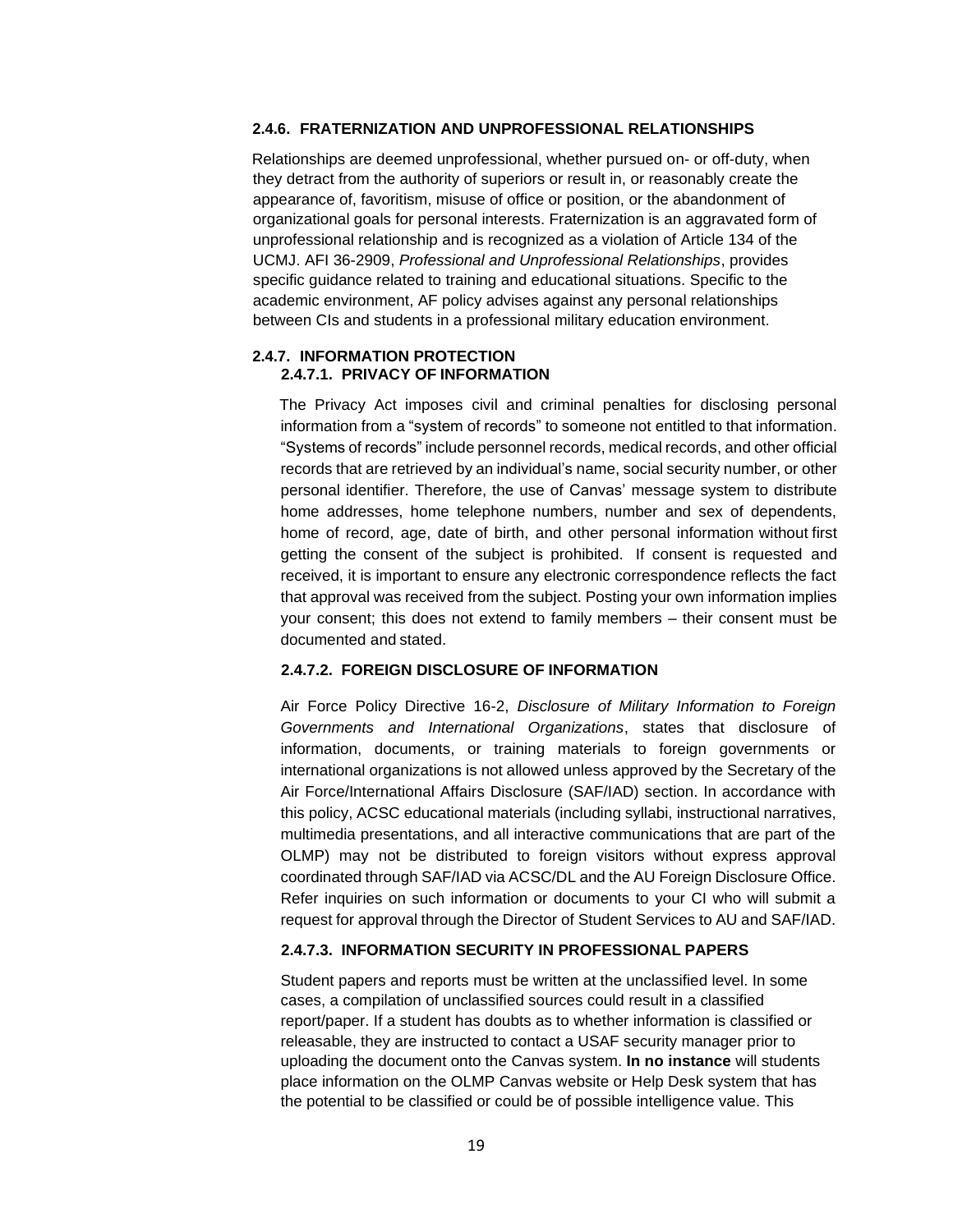includes sensitive or restricted types of information such as "For Official Use Only" information and proprietary information.

# <span id="page-19-1"></span><span id="page-19-0"></span>**3. RESOURCES**

# **3.1. INFORMATION AND LIBRARY SERVICES**

Air University's Muir S. Fairchild Research Information Center (the "MSFRIC" – also known as the Air University Library) promotes the use of library technology and resources, teaches library research classes, and provides access to a variety of library resources. Students can access a variety of MSFRIC services online by selecting the library link in each Canvas course. Dedicated reference librarians are available to assist students with research needs. Also, reference assistance is obtained by contacting these librarians at the email address and/or phone number that appears on the ACSC Resources web page [\(http://fairchild](http://fairchild-mil.libguides.com/acsc)[mil.libguides.com/acsc\).](http://fairchild-mil.libguides.com/acsc)

#### <span id="page-19-2"></span>**3.2. WRITING RESOURCES**

There is a substantial amount of writing required in the OLMP. Writing assistance, selfpaced writing guides and tutorials can be accessed by clicking on the "AU Help" tab on the left menu in ASU Canvas and selecting "eSchool Resource Center."

# <span id="page-19-4"></span><span id="page-19-3"></span>**4. STUDENT SUPPORT – INTERACTION WITH INSTRUCTORS AND STAFF**

#### **4.1. COURSE INSTRUCTORS**

CIs are the leaders in the online classroom environment. Credentialed experts in their fields of study, they are selected, trained, and assigned to:

- Provide clarification and assistance to students
- Help students achieve desired levels of learning
- Assess student performance
- Provide substantive, qualitative feedback to improve both student performance and the program itself
- Personally observe students' online "classroom" interaction, helping them to meet course requirements while maintaining a supportive, professional online learning environment
- Be solely responsible for instruction and student evaluation, but consult withappointed academic advisors to assist students placed on academic probation
- Assist or refer students to Student Services for help with administrative matters

CIs provide specific guidance for their classes; however, the information in the OLMP Handbook applies to all courses and students in the program.

# <span id="page-19-5"></span>**4.2. ACADEMIC ADVISING**

From initial enrollment through program completion, ACSC DL faculty and staff are available to assist students with academic advisory support. Whether selecting and scheduling classes, mapping out a plan for program completion, or clarifying program policies, the primary mission of ACSC DL staff and faculty is to assist students in achieving their academic goals.

Students placed on academic probation will also have an academic advisor appointed to them to aid them in improving their performance. An advisor's responsibilities while a student is on academic probation are to: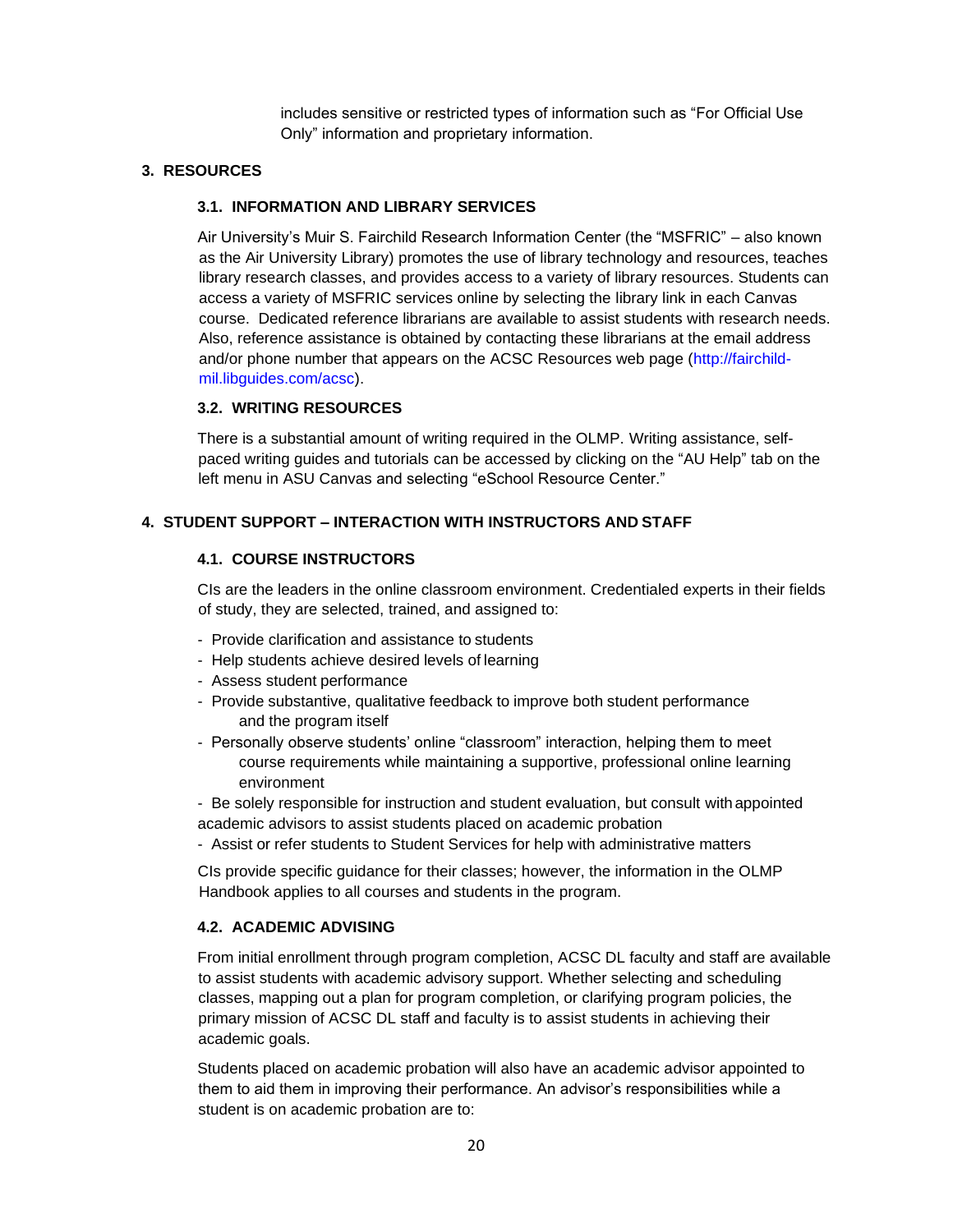- Analyze students' weak areas and determine courses of action to return students togood academic standing
- Discuss strategies and provide resources for students to return to good academic standing in minimum time
- Provide support to students by reviewing study habits, assessing writing ability, and organization and logic skills, and referring students with demonstrated limitations to online writing resources

# <span id="page-20-0"></span>**4.3. STUDENT REGISTRATION SYSTEM**

Students are required to ensure their contact information (contained in the student registration system database) is kept current. Students can verify their email and phone number Student Portal [\(https://au.asu.edu/portal\)](https://au.asu.edu/portal) by clicking on the left "Menu" and selecting "Profile." If adjustments are needed please submit a help request by clicking on the left "Menu" and selecting "Support."

# <span id="page-20-1"></span>**4.4. STUDENT SERVICES AND TECHNICAL SUPPORT**

Throughout this program you may require assistance on a variety of issues. As a general rule, your primary point of contact will be your CI for any course-specific information, and Student Services for all program information.

You can reach your CI via e-mail or through the Canvas Course Messaging system. Your instructor will establish clear expectations for communications early in the course.

If you experience technical issues, issues with course content, or any other problems your instructor cannot help you with, or if you have questions regarding enrollment, disenrollment, extensions, testing, program eligibility, grades, or withdrawing from a course, contact ACSC Student Services by opening a help ticket at:

[https://au.asu.edu/portal/support.](https://au.asu.edu/portal/support) Once logged into the help ticket website you may call, initiate a chat or email to create and route the request.

Problem Details: Provide as complete a description as possible of the problem/issue.

# <span id="page-20-2"></span>**4.5. SURVEYS**

Surveys come in three forms: End-of-Lesson, End-of-Course, and End-of-Program. At the end of each lesson, course, and upon completion of the entire program, students have an opportunity to provide feedback on the course content (including assessments), instructor, student services, and technical support. Candid and constructive comments are used to improve theOLMP.

#### <span id="page-20-3"></span>**4.6. STUDENT RIGHTS**

Over and above any rights of appeal or filing of grievances and complaints as described in previous sections of this student handbook, any AU student has a right to appeal adverse actions taken against him/her by following the appropriate course of appeal as described in the Air University Catalog, available at

[https://www.airuniversity.af.edu/Portals/10/AcademicAffairs/documents/2019-](https://www.airuniversity.af.edu/Portals/10/AcademicAffairs/documents/2019-2020_AU_Catalog.pdf) [2020\\_AU\\_Catalog.pdf](https://www.airuniversity.af.edu/Portals/10/AcademicAffairs/documents/2019-2020_AU_Catalog.pdf)

# <span id="page-20-4"></span>**4.7. STUDENT GRIEVANCES**

eSchool Student complaints and grievances are handled by eSchool staff IAW AUI 36-2602. eSchool will attempt to resolve all formal grievances within 60 days of receipt/notification.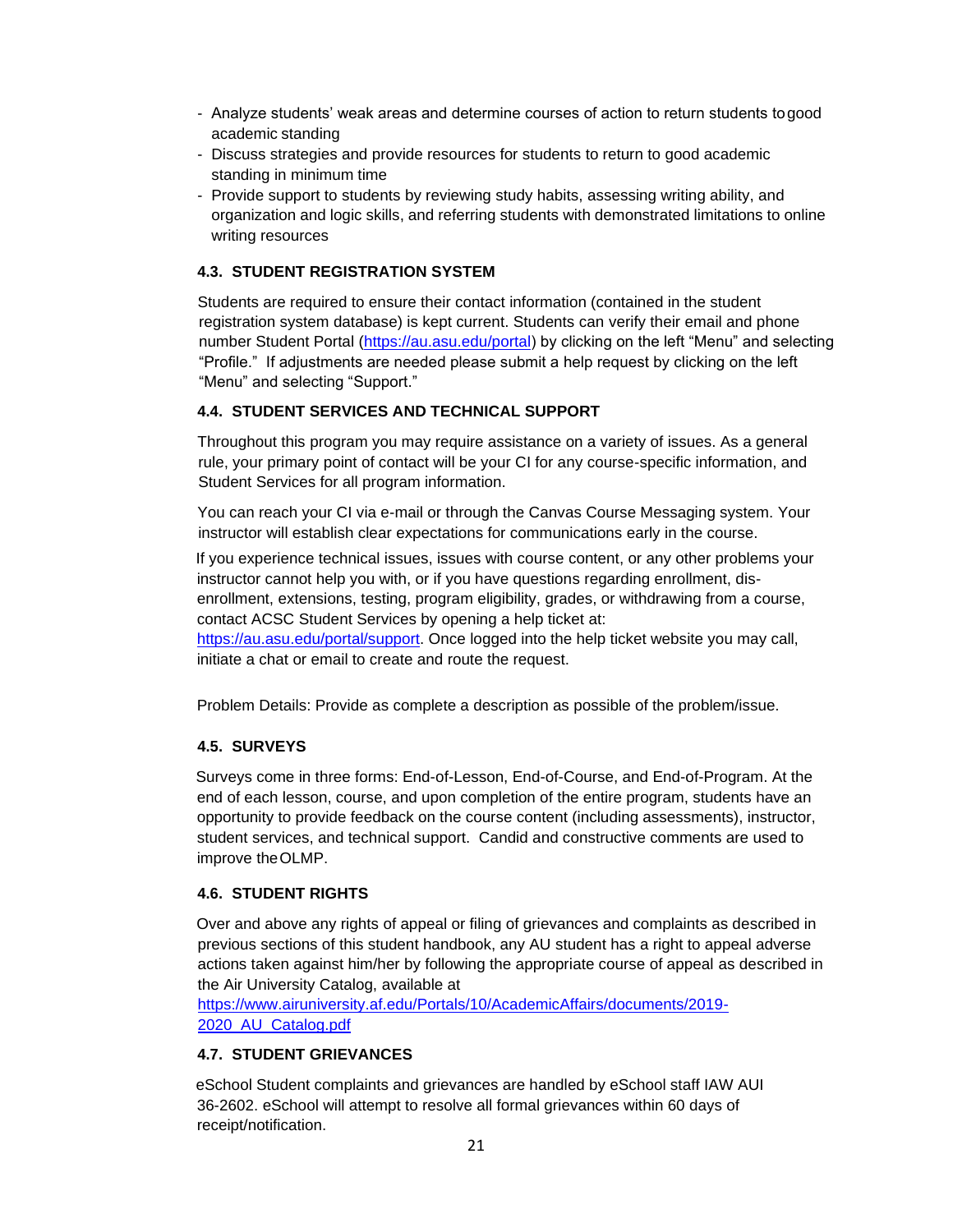Students should, but are not required to, attempt to resolve complaints at the lowest level (appropriate for the circumstances) using eSchool supervisory channels before addressing them to higher level command channels. Students will provide formal complaint or grievance in writing on a Memorandum For Record, outlining all details of the grievance to their course instructor or next in the eSchool organization chain, if applicable. Upon receipt, the Chief of Academic Affairs will coordinate and schedule a Grievance Review Board (GRB). If the complaint cannot be resolved within the organizational chain, the eSchool will coordinate with the appropriate outside agency to resolve the complaint in the most efficient and timely manner. Once the compliant is resolved the eSchool will notify the student in writing of the decision of the GRB.